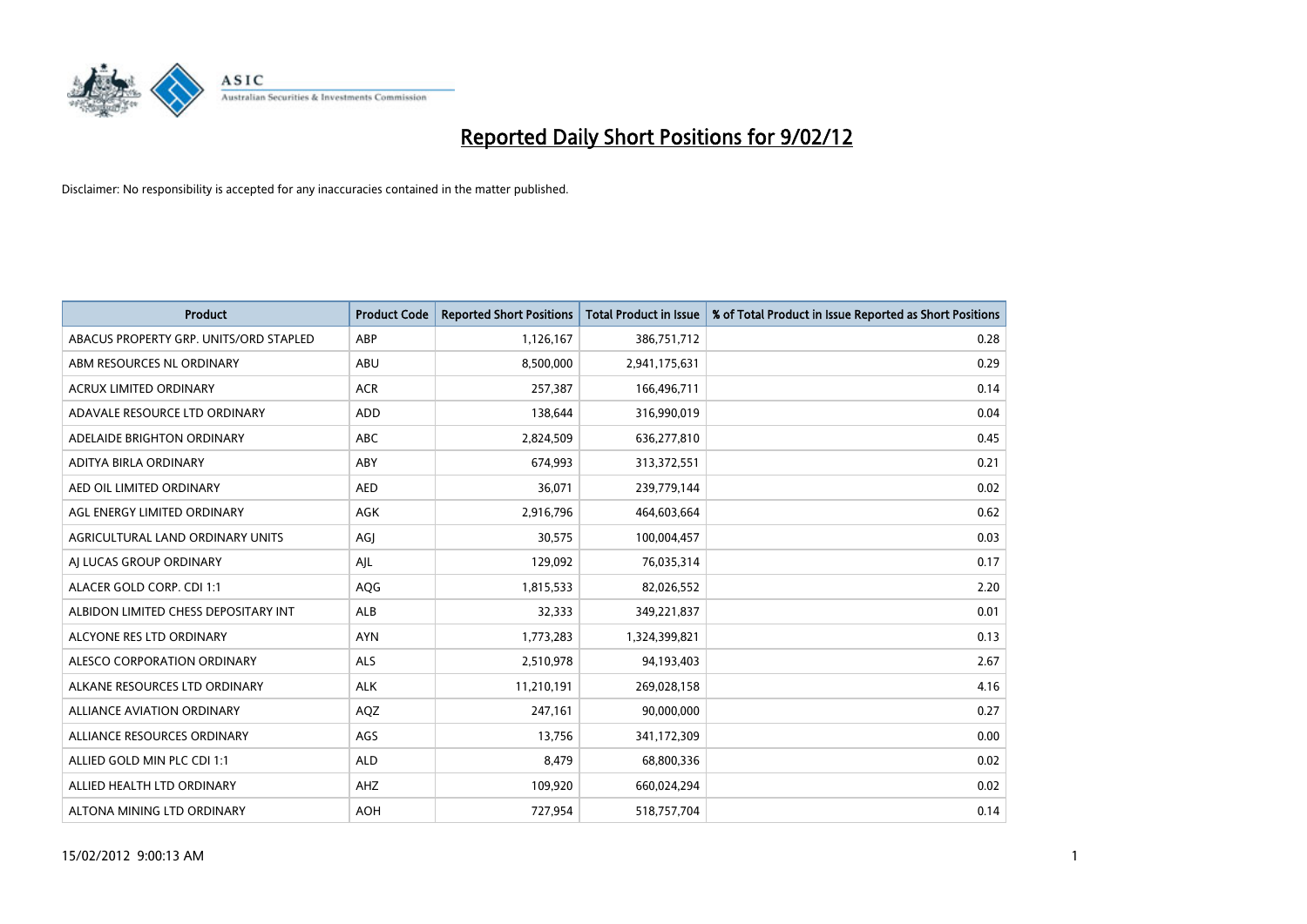

| <b>Product</b>                          | <b>Product Code</b> | <b>Reported Short Positions</b> | <b>Total Product in Issue</b> | % of Total Product in Issue Reported as Short Positions |
|-----------------------------------------|---------------------|---------------------------------|-------------------------------|---------------------------------------------------------|
| ALUMINA LIMITED ORDINARY                | <b>AWC</b>          | 46,494,633                      | 2,440,196,187                 | 1.93                                                    |
| AMADEUS ENERGY ORDINARY                 | AMU                 | 454,000                         | 274,786,018                   | 0.17                                                    |
| AMALGAMATED HOLDINGS ORDINARY           | AHD                 | 20,976                          | 157,533,146                   | 0.01                                                    |
| AMCOR LIMITED ORDINARY                  | <b>AMC</b>          | 4,232,868                       | 1,206,684,923                 | 0.33                                                    |
| AMP LIMITED ORDINARY                    | AMP                 | 17,222,846                      | 2,854,672,784                 | 0.58                                                    |
| AMPELLA MINING ORDINARY                 | <b>AMX</b>          | 729,699                         | 205,985,108                   | 0.36                                                    |
| ANSELL LIMITED ORDINARY                 | <b>ANN</b>          | 2,928,083                       | 130,656,668                   | 2.24                                                    |
| ANTARES ENERGY LTD ORDINARY             | AZZ                 | 105,536                         | 260,000,000                   | 0.04                                                    |
| ANZ BANKING GRP LTD ORDINARY            | ANZ                 | 12,794,184                      | 2,679,094,902                 | 0.46                                                    |
| APA GROUP STAPLED SECURITIES            | <b>APA</b>          | 13,310,255                      | 639,334,625                   | 2.10                                                    |
| APEX MINERALS NL ORDINARY               | <b>AXM</b>          | 885,146                         | 5,550,243,713                 | 0.02                                                    |
| APN EUROPEAN RETAIL UNITS STAPLED SEC.  | AEZ                 | 11,832                          | 544,910,660                   | 0.00                                                    |
| APN NEWS & MEDIA ORDINARY               | <b>APN</b>          | 24,711,835                      | 630,211,415                   | 3.91                                                    |
| AQUARIUS PLATINUM. ORDINARY             | <b>AOP</b>          | 4,399,820                       | 470,312,578                   | 0.92                                                    |
| AQUILA RESOURCES ORDINARY               | <b>AQA</b>          | 5,818,931                       | 411,804,442                   | 1.38                                                    |
| ARAFURA RESOURCE LTD ORDINARY           | <b>ARU</b>          | 12,349,881                      | 367,980,342                   | 3.34                                                    |
| ARB CORPORATION ORDINARY                | <b>ARP</b>          | 33,136                          | 72,481,302                    | 0.04                                                    |
| ARDENT LEISURE GROUP STAPLED SECURITIES | AAD                 | 336,025                         | 324,236,390                   | 0.10                                                    |
| ARISTOCRAT LEISURE ORDINARY             | ALL                 | 21,207,246                      | 543,181,024                   | 3.90                                                    |
| ASCIANO LIMITED ORDINARY                | <b>AIO</b>          | 7,938,756                       | 975,385,664                   | 0.79                                                    |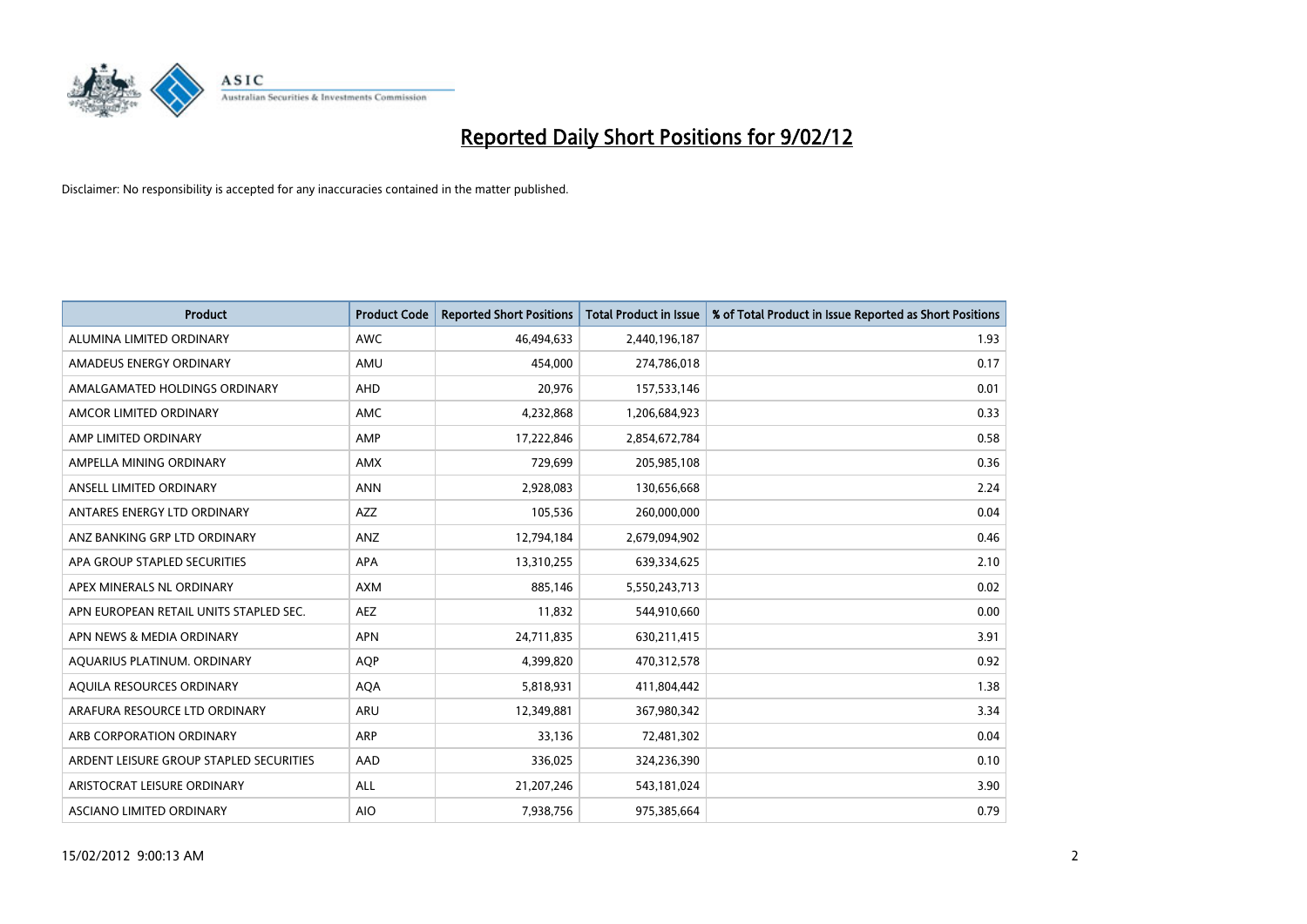

| <b>Product</b>                          | <b>Product Code</b> | <b>Reported Short Positions</b> | <b>Total Product in Issue</b> | % of Total Product in Issue Reported as Short Positions |
|-----------------------------------------|---------------------|---------------------------------|-------------------------------|---------------------------------------------------------|
| ASG GROUP LIMITED ORDINARY              | ASZ                 | 205,564                         | 171,456,889                   | 0.12                                                    |
| ASPEN GROUP ORD/UNITS STAPLED           | <b>APZ</b>          | 1,025,236                       | 591,084,183                   | 0.16                                                    |
| ASPIRE MINING LTD ORDINARY              | AKM                 | 456,773                         | 620,594,556                   | 0.07                                                    |
| ASTON RES LTD ORDINARY                  | <b>AZT</b>          | 595,360                         | 204,668,861                   | 0.28                                                    |
| ASTRO JAP PROP GROUP STAPLED SECURITIES | AJA                 | 39,723                          | 58,445,002                    | 0.06                                                    |
| ASX LIMITED ORDINARY                    | ASX                 | 1,646,826                       | 175,136,729                   | 0.96                                                    |
| ATLAS IRON LIMITED ORDINARY             | <b>AGO</b>          | 16,009,012                      | 894,759,560                   | 1.77                                                    |
| AUCKLAND INTERNATION ORDINARY           | AIA                 | 39,998                          | 1,327,230,189                 | 0.00                                                    |
| <b>AURORA OIL &amp; GAS ORDINARY</b>    | <b>AUT</b>          | 8,233,352                       | 411,655,343                   | 1.99                                                    |
| AUSDRILL LIMITED ORDINARY               | <b>ASL</b>          | 115,374                         | 303,288,155                   | 0.04                                                    |
| AUSENCO LIMITED ORDINARY                | AAX                 | 1,320,770                       | 123,258,843                   | 1.07                                                    |
| AUSGOLD LIMITED ORDINARY                | <b>AUC</b>          | 20,000                          | 119,768,473                   | 0.02                                                    |
| AUSTAL LIMITED ORDINARY                 | ASB                 | 238,833                         | 188,069,638                   | 0.13                                                    |
| <b>AUSTAR UNITED ORDINARY</b>           | <b>AUN</b>          | 11,832,784                      | 1,271,505,737                 | 0.92                                                    |
| AUSTBROKERS HOLDINGS ORDINARY           | <b>AUB</b>          | 2                               | 55,545,576                    | 0.00                                                    |
| AUSTIN ENGINEERING ORDINARY             | ANG                 | 55,943                          | 72,314,403                    | 0.07                                                    |
| <b>AUSTRALAND ASSETS ASSETS</b>         | AAZPB               | 1,168                           | 2,750,000                     | 0.04                                                    |
| AUSTRALAND PROPERTY STAPLED SECURITY    | <b>ALZ</b>          | 969,587                         | 576,846,597                   | 0.17                                                    |
| AUSTRALIAN AGRICULT, ORDINARY           | <b>AAC</b>          | 876,754                         | 312,892,824                   | 0.27                                                    |
| AUSTRALIAN EDUCATION UNITS              | <b>AEU</b>          | 625,000                         | 175,465,397                   | 0.36                                                    |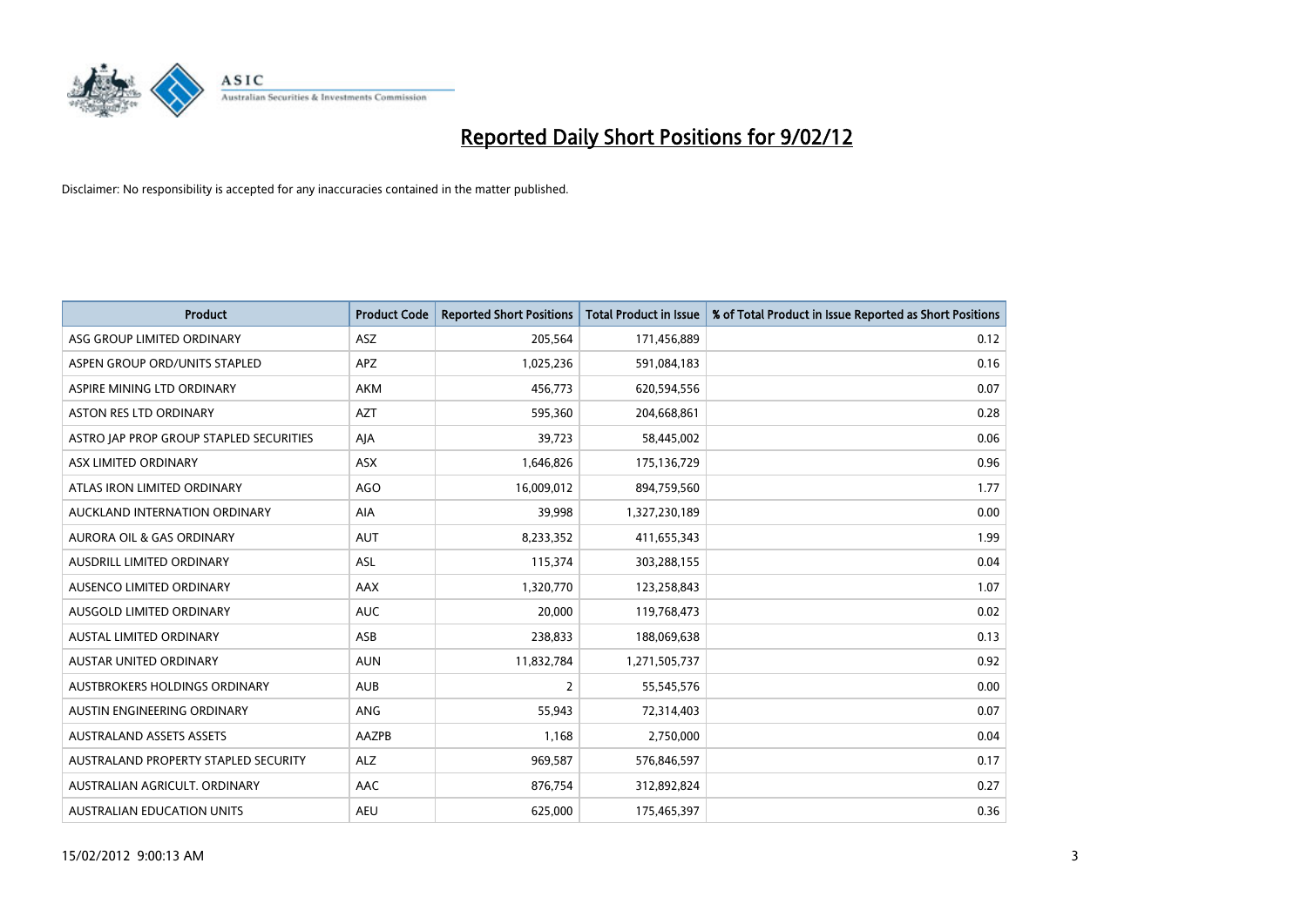

| <b>Product</b>                       | <b>Product Code</b> | <b>Reported Short Positions</b> | <b>Total Product in Issue</b> | % of Total Product in Issue Reported as Short Positions |
|--------------------------------------|---------------------|---------------------------------|-------------------------------|---------------------------------------------------------|
| AUSTRALIAN INFRASTR, UNITS/ORDINARY  | <b>AIX</b>          | 12,183,615                      | 620,733,944                   | 1.95                                                    |
| AUSTRALIAN MINES LTD ORDINARY        | <b>AUZ</b>          | 1,400,000                       | 636,910,317                   | 0.22                                                    |
| AUSTRALIAN PHARM, ORDINARY           | API                 | 303,502                         | 488,115,883                   | 0.06                                                    |
| AUTOMOTIVE HOLDINGS ORDINARY         | AHE                 | 4,478                           | 260,579,682                   | 0.00                                                    |
| AVEXA LIMITED ORDINARY               | <b>AVX</b>          | 243,657                         | 847,688,779                   | 0.03                                                    |
| AWE LIMITED ORDINARY                 | <b>AWE</b>          | 1,639,421                       | 521,871,941                   | 0.31                                                    |
| AZIMUTH RES LTD ORDINARY             | AZH                 | 87,495                          | 382,309,058                   | 0.03                                                    |
| AZUMAH RESOURCES ORDINARY            | <b>AZM</b>          | 3,409,732                       | 282,020,356                   | 1.21                                                    |
| <b>BANDANNA ENERGY ORDINARY</b>      | <b>BND</b>          | 3,017,441                       | 528,481,199                   | 0.57                                                    |
| BANK OF QUEENSLAND. ORDINARY         | <b>BOQ</b>          | 11,782,064                      | 229,598,329                   | 5.13                                                    |
| <b>BASE RES LIMITED ORDINARY</b>     | <b>BSE</b>          | 999,007                         | 460,440,029                   | 0.22                                                    |
| <b>BATHURST RESOURCES ORDINARY</b>   | <b>BTU</b>          | 12,490,044                      | 689,747,997                   | 1.80                                                    |
| <b>BAUXITE RESOURCE LTD ORDINARY</b> | <b>BAU</b>          | 12,000                          | 235,379,896                   | 0.01                                                    |
| <b>BC IRON LIMITED ORDINARY</b>      | <b>BCI</b>          | 293,448                         | 103,711,000                   | 0.28                                                    |
| BEACH ENERGY LIMITED ORDINARY        | <b>BPT</b>          | 19,643,483                      | 1,112,199,119                 | 1.77                                                    |
| BEADELL RESOURCE LTD ORDINARY        | <b>BDR</b>          | 5,088,698                       | 657,906,946                   | 0.77                                                    |
| BENDIGO AND ADELAIDE ORDINARY        | <b>BEN</b>          | 6,382,540                       | 384, 372, 554                 | 1.64                                                    |
| BERKELEY RESOURCES ORDINARY          | <b>BKY</b>          | 182,573                         | 174,298,273                   | 0.10                                                    |
| BETASHARES ASX RES ETF UNITS         | <b>ORE</b>          | 88,570                          | 4,220,217                     | 2.10                                                    |
| BHP BILLITON LIMITED ORDINARY        | <b>BHP</b>          | 21,851,092                      | 3,211,691,105                 | 0.64                                                    |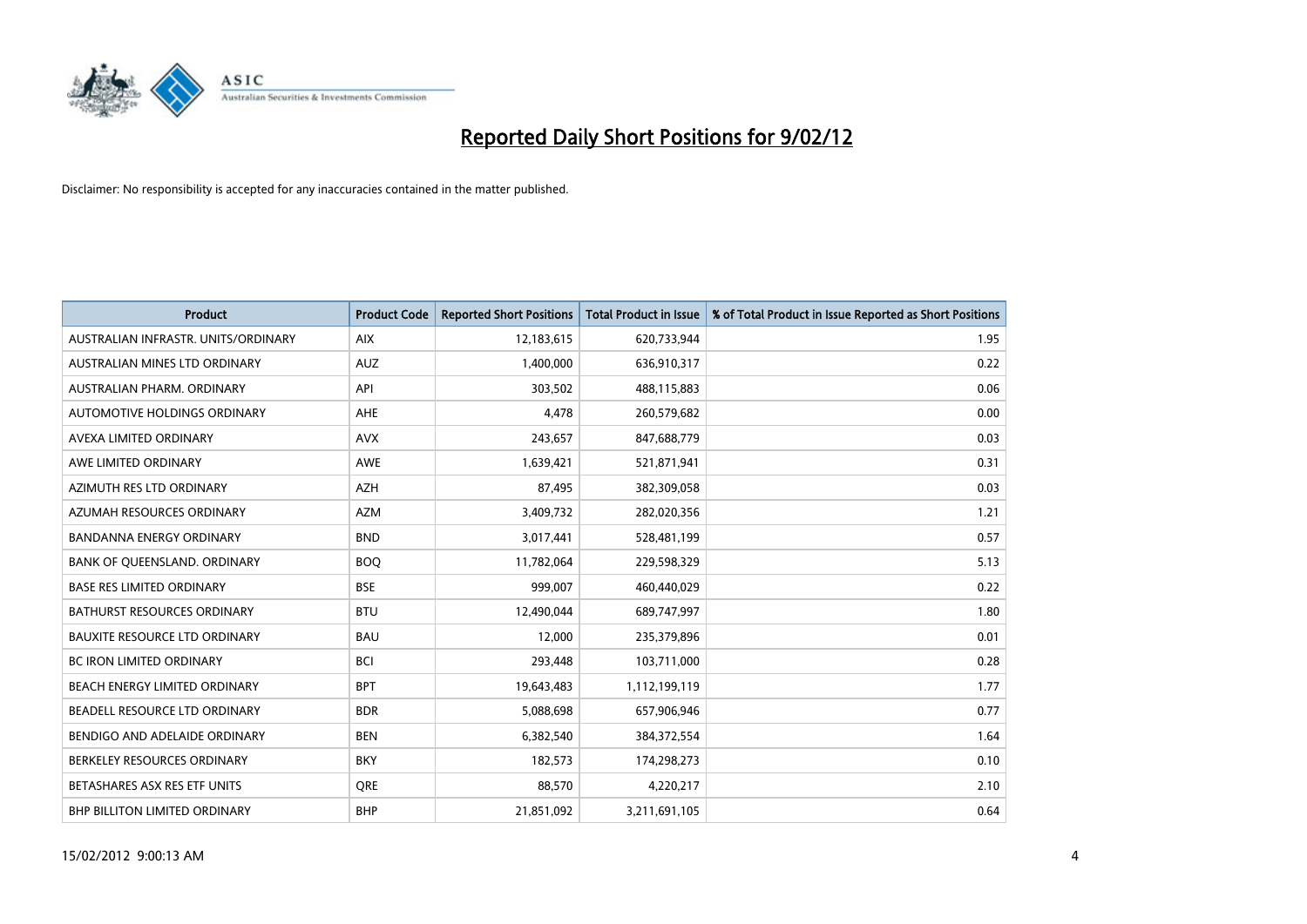

| <b>Product</b>                       | <b>Product Code</b> | <b>Reported Short Positions</b> | <b>Total Product in Issue</b> | % of Total Product in Issue Reported as Short Positions |
|--------------------------------------|---------------------|---------------------------------|-------------------------------|---------------------------------------------------------|
| <b>BILLABONG ORDINARY</b>            | <b>BBG</b>          | 28,823,128                      | 255,102,103                   | 11.27                                                   |
| <b>BIOTA HOLDINGS ORDINARY</b>       | <b>BTA</b>          | 1,466,941                       | 181,703,711                   | 0.80                                                    |
| <b>BISALLOY STEEL ORDINARY</b>       | <b>BIS</b>          | 84,480                          | 43,291,509                    | 0.20                                                    |
| BKI INVESTMENT LTD ORDINARY          | BKI                 | 508                             | 425,549,573                   | 0.00                                                    |
| <b>BLACKTHORN RESOURCES ORDINARY</b> | <b>BTR</b>          | 35,848                          | 122,918,000                   | 0.03                                                    |
| <b>BLUESCOPE STEEL LTD ORDINARY</b>  | <b>BSL</b>          | 27,099,954                      | 3,349,185,247                 | 0.81                                                    |
| <b>BOART LONGYEAR ORDINARY</b>       | <b>BLY</b>          | 4,512,063                       | 461,163,412                   | 0.97                                                    |
| <b>BOOM LOGISTICS ORDINARY</b>       | <b>BOL</b>          | 337,999                         | 468,663,585                   | 0.07                                                    |
| <b>BORAL LIMITED, ORDINARY</b>       | <b>BLD</b>          | 30,494,394                      | 744,729,957                   | 4.05                                                    |
| BOTSWANA METALS LTD ORDINARY         | <b>BML</b>          | 7,000                           | 143,717,013                   | 0.00                                                    |
| <b>BRADKEN LIMITED ORDINARY</b>      | <b>BKN</b>          | 2,629,169                       | 166,624,800                   | 1.56                                                    |
| <b>BRAMBLES LIMITED ORDINARY</b>     | <b>BXB</b>          | 14,447,423                      | 1,480,393,689                 | 0.96                                                    |
| <b>BREVILLE GROUP LTD ORDINARY</b>   | <b>BRG</b>          | 2,739                           | 130,095,322                   | 0.00                                                    |
| <b>BRICKWORKS LIMITED ORDINARY</b>   | <b>BKW</b>          | 33,718                          | 147,567,333                   | 0.02                                                    |
| <b>BROCKMAN RESOURCES ORDINARY</b>   | <b>BRM</b>          | 73,599                          | 144,803,151                   | 0.04                                                    |
| BT INVESTMENT MNGMNT ORDINARY        | <b>BTT</b>          | 1,141,752                       | 267,906,977                   | 0.43                                                    |
| <b>BURU ENERGY ORDINARY</b>          | <b>BRU</b>          | 5,954,845                       | 234,204,477                   | 2.55                                                    |
| <b>BWP TRUST ORDINARY UNITS</b>      | <b>BWP</b>          | 429,858                         | 520,012,793                   | 0.08                                                    |
| CABCHARGE AUSTRALIA ORDINARY         | CAB                 | 531,318                         | 120,437,014                   | 0.43                                                    |
| CALTEX AUSTRALIA ORDINARY            | <b>CTX</b>          | 6,257,427                       | 270,000,000                   | 2.32                                                    |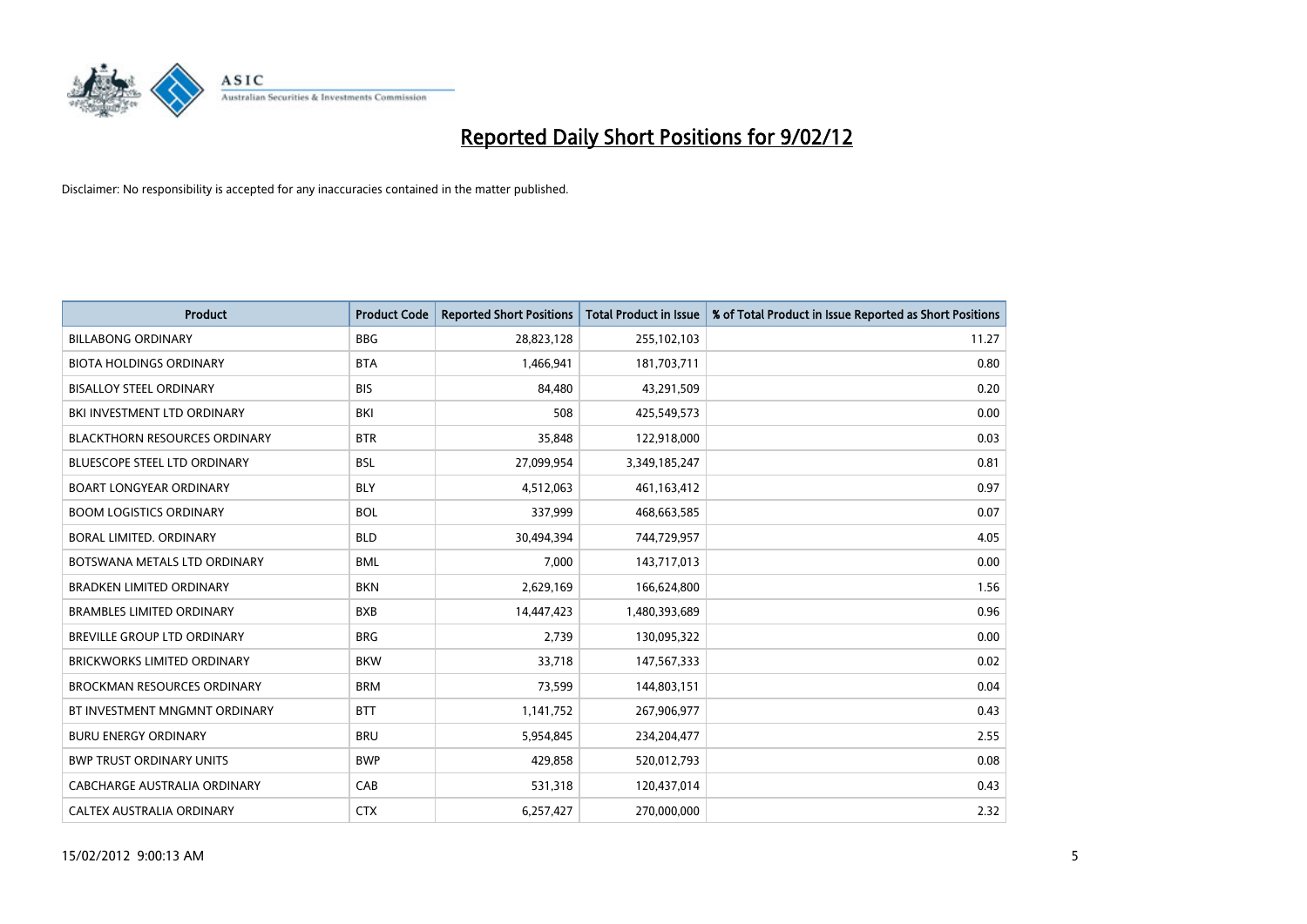

| <b>Product</b>                                | <b>Product Code</b> | <b>Reported Short Positions</b> | <b>Total Product in Issue</b> | % of Total Product in Issue Reported as Short Positions |
|-----------------------------------------------|---------------------|---------------------------------|-------------------------------|---------------------------------------------------------|
| <b>CAMPBELL BROTHERS ORDINARY</b>             | <b>CPB</b>          | 1,367,325                       | 67,503,411                    | 2.02                                                    |
| CAPE LAMBERT RES LTD ORDINARY                 | <b>CFE</b>          | 536,117                         | 688,808,792                   | 0.07                                                    |
| CAR PARK TECH LTD ORDINARY                    | <b>CPZ</b>          | 90,000                          | 133,358,602                   | 0.07                                                    |
| CARABELLA RES LTD ORDINARY                    | <b>CLR</b>          | 5,000                           | 133,642,797                   | 0.00                                                    |
| <b>CARBON ENERGY ORDINARY</b>                 | <b>CNX</b>          | 263,860                         | 768,960,293                   | 0.03                                                    |
| <b>CARDNO LIMITED ORDINARY</b>                | CDD                 | 407,616                         | 112,885,599                   | 0.35                                                    |
| CARDNO LIMITED RIGHTS 29-FEB-12 DEF           | <b>CDDR</b>         | 2,740                           | 13,565,067                    | 0.02                                                    |
| CARNARVON PETROLEUM ORDINARY                  | <b>CVN</b>          | 736,512                         | 694,594,634                   | 0.10                                                    |
| CARNEGIE WAVE ENERGY ORDINARY                 | <b>CWE</b>          | 83,000                          | 1,021,487,627                 | 0.01                                                    |
| <b>CARPATHIAN RESOURCES ORDINARY</b>          | <b>CPN</b>          | 75,000                          | 304,535,101                   | 0.02                                                    |
| CARPENTARIA EXP. LTD ORDINARY                 | CAP                 | 9,777                           | 98,991,301                    | 0.01                                                    |
| CARSALES.COM LTD ORDINARY                     | <b>CRZ</b>          | 14,115,451                      | 233,264,223                   | 6.04                                                    |
| <b>CASH CONVERTERS ORDINARY</b>               | CCV                 | 92,958                          | 379,761,025                   | 0.02                                                    |
| <b>CASPIAN OIL &amp; GAS ORDINARY</b>         | CIG                 | 50,000                          | 1,331,500,513                 | 0.00                                                    |
| <b>CELLNET GROUP ORDINARY</b>                 | <b>CLT</b>          | 1,342                           | 60,978,107                    | 0.00                                                    |
| CENTRAL PETROLEUM ORDINARY                    | <b>CTP</b>          | 11,455                          | 1,203,376,265                 | 0.00                                                    |
| <b>CENTRO PROPERTIES UNITS/ORD STAPLED</b>    | <b>CNP</b>          | 2,537                           | 972,414,514                   | 0.00                                                    |
| CENTRO RETAIL AUST ORD/UNIT STAPLED SEC       | <b>CRF</b>          | 169,666                         | 1,340,723,189                 | 0.01                                                    |
| <b>CENTRO RETAIL GROUP STAPLED SECURITIES</b> | <b>CER</b>          | 452,940                         | 2,286,399,424                 | 0.02                                                    |
| <b>CERAMIC FUEL CELLS ORDINARY</b>            | <b>CFU</b>          | 147,712                         | 1,366,298,863                 | 0.01                                                    |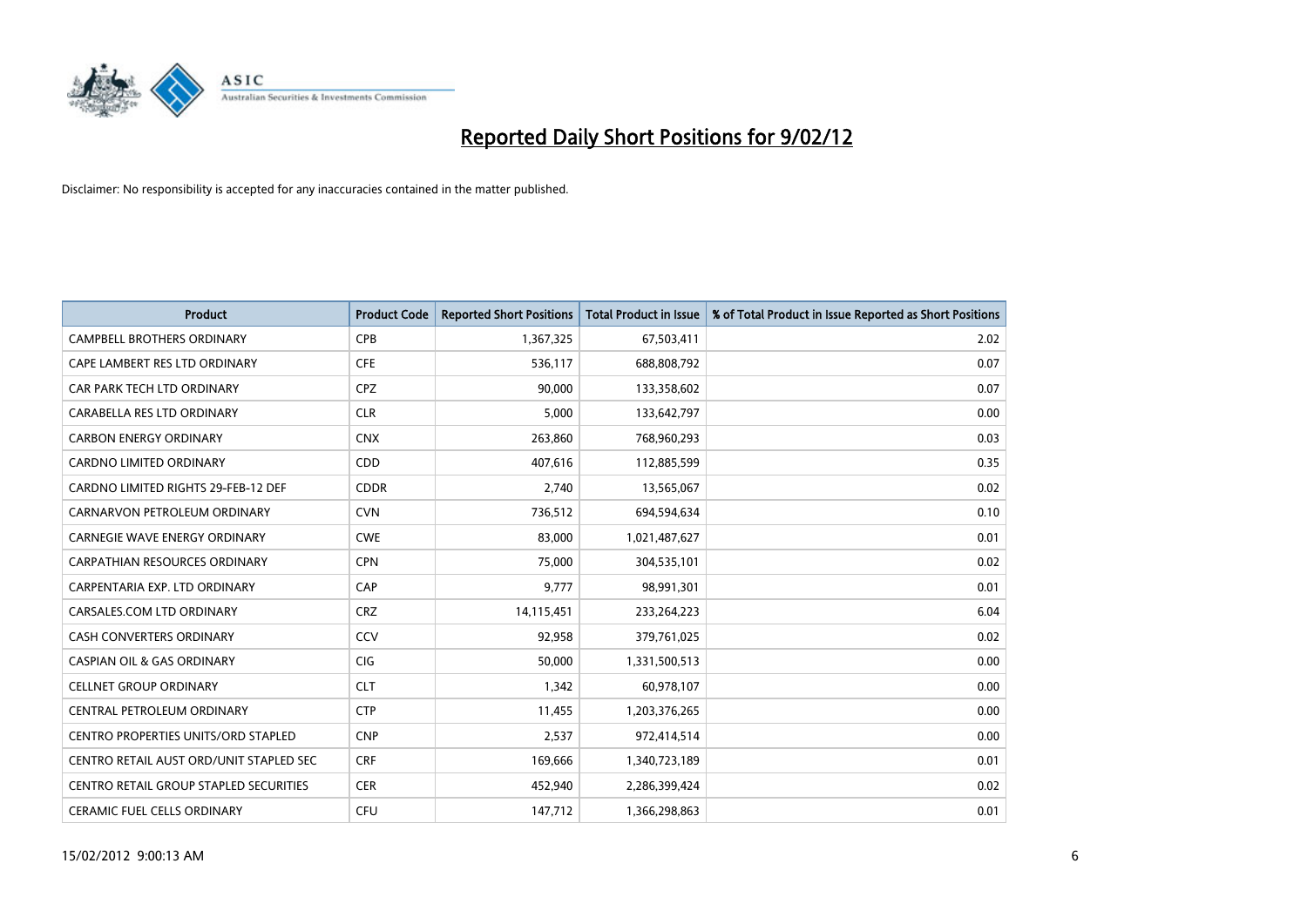

| <b>Product</b>                           | <b>Product Code</b> | <b>Reported Short Positions</b> | <b>Total Product in Issue</b> | % of Total Product in Issue Reported as Short Positions |
|------------------------------------------|---------------------|---------------------------------|-------------------------------|---------------------------------------------------------|
| <b>CFS RETAIL PROPERTY UNITS</b>         | <b>CFX</b>          | 80,443,201                      | 2,839,591,911                 | 2.83                                                    |
| <b>CGA MINING LIMITED ORDINARY</b>       | <b>CGX</b>          | 8,455                           | 333,475,726                   | 0.00                                                    |
| CHALICE GOLD MINES ORDINARY              | <b>CHN</b>          | 200                             | 250,030,886                   | 0.00                                                    |
| CHALLENGER DIV.PRO. STAPLED UNITS        | <b>CDI</b>          | 98,017                          | 883,903,667                   | 0.00                                                    |
| <b>CHALLENGER INFRAST, STAPLED UNITS</b> | <b>CIF</b>          | 7,768                           | 316,223,785                   | 0.00                                                    |
| <b>CHALLENGER LIMITED ORDINARY</b>       | <b>CGF</b>          | 6,771,806                       | 552,169,544                   | 1.22                                                    |
| CHANDLER MACLEOD LTD ORDINARY            | <b>CMG</b>          | 11,970                          | 466,466,720                   | 0.00                                                    |
| CHARTER HALL GROUP STAPLED US PROHIBIT.  | <b>CHC</b>          | 125,867                         | 308,092,325                   | 0.03                                                    |
| <b>CHARTER HALL OFFICE UNIT</b>          | CQ <sub>O</sub>     | 6,374,893                       | 493,319,730                   | 1.27                                                    |
| <b>CHARTER HALL RETAIL UNITS</b>         | <b>CQR</b>          | 1,164,476                       | 299,628,571                   | 0.38                                                    |
| CHORUS LIMITED ORDINARY                  | <b>CNU</b>          | 1,391,903                       | 385,082,123                   | 0.36                                                    |
| CITIGOLD CORP LTD ORDINARY               | <b>CTO</b>          | 1,682,665                       | 1,105,078,301                 | 0.15                                                    |
| CLEAN TEO HLDGS LTD ORDINARY             | <b>CLO</b>          | 32,560                          | 129,651,853                   | 0.03                                                    |
| CLINUVEL PHARMACEUT, ORDINARY            | <b>CUV</b>          | 4,127                           | 30,856,956                    | 0.01                                                    |
| <b>CLOUGH LIMITED ORDINARY</b>           | <b>CLO</b>          | 121,544                         | 769,716,269                   | 0.02                                                    |
| COAL OF AFRICA LTD ORDINARY              | <b>CZA</b>          | 249,469                         | 662,484,573                   | 0.03                                                    |
| COALSPUR MINES LTD ORDINARY              | <b>CPL</b>          | 1,960,066                       | 620,659,899                   | 0.30                                                    |
| COCA-COLA AMATIL ORDINARY                | <b>CCL</b>          | 10,317,018                      | 759,567,552                   | 1.35                                                    |
| <b>COCHLEAR LIMITED ORDINARY</b>         | <b>COH</b>          | 5,025,178                       | 56,902,433                    | 8.81                                                    |
| <b>COCKATOO COAL ORDINARY</b>            | <b>COK</b>          | 6,630,264                       | 1,016,196,908                 | 0.65                                                    |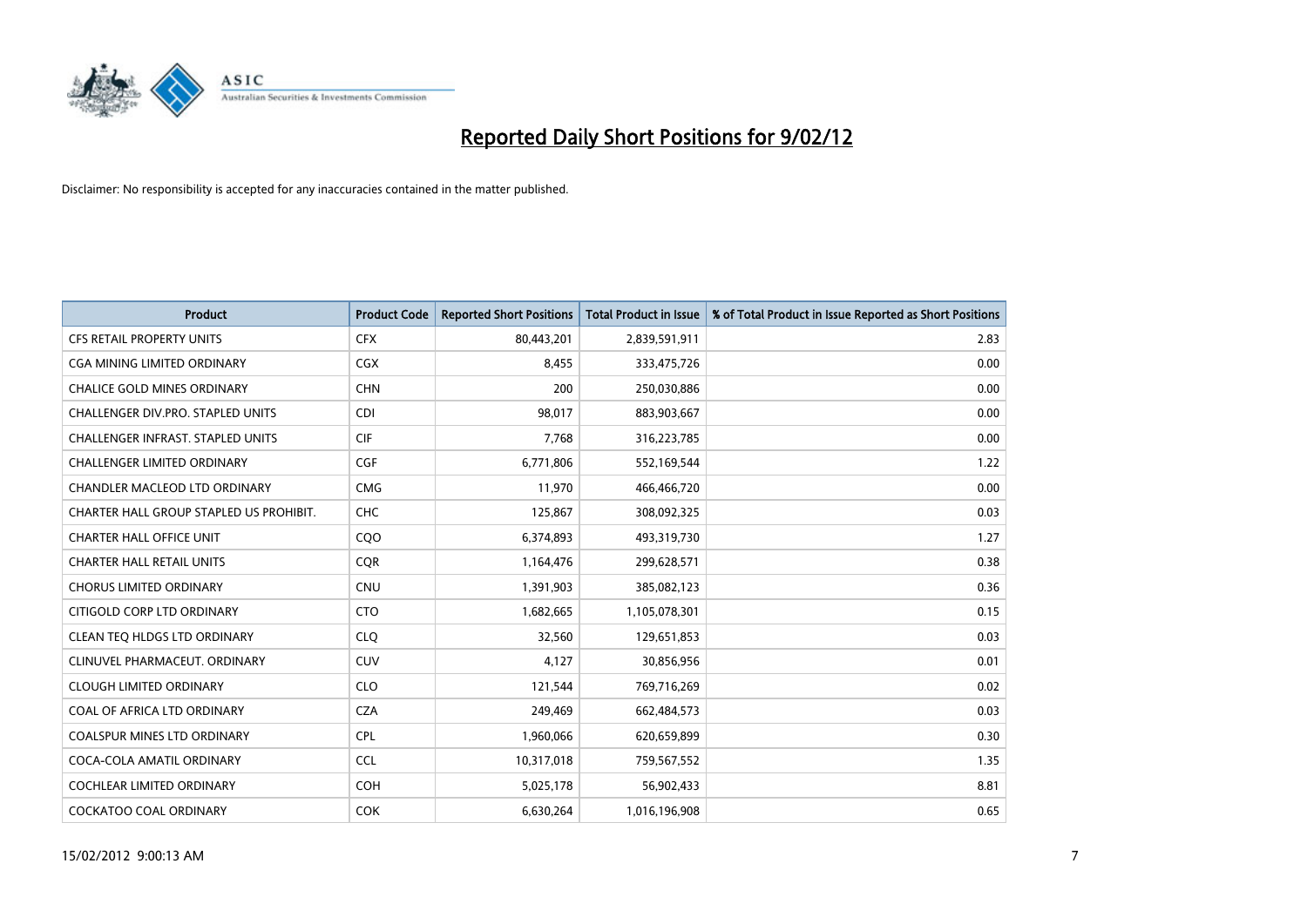

| <b>Product</b>                          | <b>Product Code</b> | <b>Reported Short Positions</b> | <b>Total Product in Issue</b> | % of Total Product in Issue Reported as Short Positions |
|-----------------------------------------|---------------------|---------------------------------|-------------------------------|---------------------------------------------------------|
| <b>COKAL LTD ORDINARY</b>               | <b>CKA</b>          | 392,815                         | 399,627,102                   | 0.10                                                    |
| COLLINS FOODS LTD ORDINARY              | <b>CKF</b>          | 326                             | 93,000,003                    | 0.00                                                    |
| COMMONWEALTH BANK, ORDINARY             | <b>CBA</b>          | 33,240,521                      | 1,581,280,593                 | 2.05                                                    |
| COMMONWEALTH PROP ORDINARY UNITS        | <b>CPA</b>          | 26,484,999                      | 2,389,601,065                 | 1.11                                                    |
| <b>COMPASS RESOURCES ORDINARY</b>       | <b>CMR</b>          | 63,000                          | 1,403,744,100                 | 0.00                                                    |
| <b>COMPUTERSHARE LTD ORDINARY</b>       | <b>CPU</b>          | 6,273,949                       | 555,664,059                   | 1.11                                                    |
| CONSOLIDATED MEDIA, ORDINARY            | <b>CMI</b>          | 1,104,133                       | 561,834,996                   | 0.18                                                    |
| CONTANGO MICROCAP ORDINARY              | <b>CTN</b>          | 7,500                           | 147,467,406                   | 0.01                                                    |
| CONTINENTAL COAL LTD ORDINARY           | <b>CCC</b>          | 108,594                         | 399,224,054                   | 0.02                                                    |
| <b>COOPER ENERGY LTD ORDINARY</b>       | <b>COE</b>          | 89,539                          | 292,791,528                   | 0.03                                                    |
| COPPER STRIKE LTD ORDINARY              | <b>CSE</b>          | 714                             | 129,455,571                   | 0.00                                                    |
| <b>CORDLIFE LIMITED ORDINARY</b>        | CBB                 | 1                               | 150,887,354                   | 0.00                                                    |
| <b>CREDIT CORP GROUP ORDINARY</b>       | <b>CCP</b>          | 5,259                           | 45,571,114                    | 0.01                                                    |
| <b>CROMWELL PROP STAPLED SECURITIES</b> | <b>CMW</b>          | 331,581                         | 1,113,061,036                 | 0.03                                                    |
| <b>CROWN LIMITED ORDINARY</b>           | <b>CWN</b>          | 3,644,220                       | 728,394,185                   | 0.50                                                    |
| <b>CSG LIMITED ORDINARY</b>             | CSV                 | 825,729                         | 282,567,499                   | 0.30                                                    |
| <b>CSL LIMITED ORDINARY</b>             | <b>CSL</b>          | 5,718,942                       | 519,371,923                   | 1.07                                                    |
| <b>CSR LIMITED ORDINARY</b>             | <b>CSR</b>          | 23,998,083                      | 506,000,315                   | 4.75                                                    |
| <b>CUDECO LIMITED ORDINARY</b>          | CDU                 | 2,840,382                       | 160,018,572                   | 1.76                                                    |
| CUE ENERGY RESOURCE ORDINARY            | <b>CUE</b>          | 1,544,295                       | 695,153,053                   | 0.22                                                    |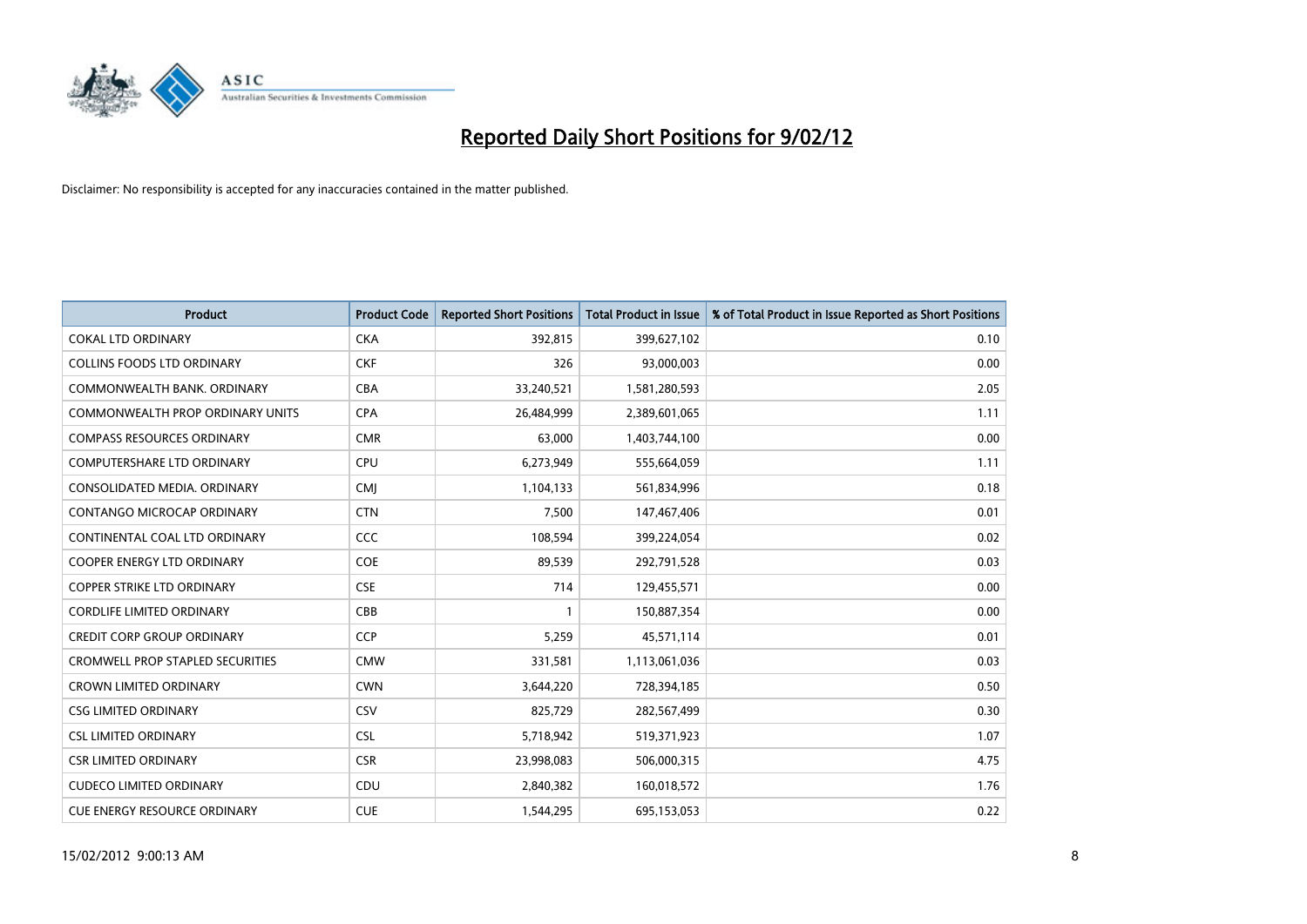

| <b>Product</b>                     | <b>Product Code</b> | <b>Reported Short Positions</b> | <b>Total Product in Issue</b> | % of Total Product in Issue Reported as Short Positions |
|------------------------------------|---------------------|---------------------------------|-------------------------------|---------------------------------------------------------|
| <b>CUSTOMERS LIMITED ORDINARY</b>  | <b>CUS</b>          | 19,379                          | 134,869,357                   | 0.01                                                    |
| DART ENERGY LTD ORDINARY           | <b>DTE</b>          | 6,455,312                       | 734,931,470                   | 0.87                                                    |
| DAVID JONES LIMITED ORDINARY       | <b>DJS</b>          | 52,629,738                      | 524,940,325                   | 9.98                                                    |
| DECMIL GROUP LIMITED ORDINARY      | <b>DCG</b>          | 125,316                         | 165,692,757                   | 0.07                                                    |
| DEEP YELLOW LIMITED ORDINARY       | <b>DYL</b>          | 45,721                          | 1,128,736,403                 | 0.00                                                    |
| DEVINE LIMITED ORDINARY            | <b>DVN</b>          | 1,011                           | 158,730,556                   | 0.00                                                    |
| DEXUS PROPERTY GROUP STAPLED UNITS | <b>DXS</b>          | 23,404,229                      | 4,839,024,176                 | 0.47                                                    |
| DISCOVERY METALS LTD ORDINARY      | <b>DML</b>          | 7,395,436                       | 442,128,231                   | 1.67                                                    |
| DOMINO PIZZA ENTERPR ORDINARY      | <b>DMP</b>          | 37,113                          | 69,174,674                    | 0.05                                                    |
| DOWNER EDI LIMITED ORDINARY        | <b>DOW</b>          | 6,085,794                       | 429,100,296                   | 1.42                                                    |
| DRAGON MINING LTD ORDINARY         | <b>DRA</b>          | 686                             | 75,170,613                    | 0.00                                                    |
| DRILLSEARCH ENERGY ORDINARY        | <b>DLS</b>          | 179,607                         | 305,176,742                   | 0.06                                                    |
| DUET GROUP STAPLED US PROHIBIT.    | <b>DUE</b>          | 13,600,600                      | 1,091,628,341                 | 1.25                                                    |
| DULUXGROUP LIMITED ORDINARY        | <b>DLX</b>          | 8,910,447                       | 367,456,259                   | 2.40                                                    |
| ECHO ENTERTAINMENT ORDINARY        | <b>EGP</b>          | 5,881,254                       | 688,019,737                   | 0.85                                                    |
| <b>ELDERS LIMITED ORDINARY</b>     | <b>ELD</b>          | 14,280,821                      | 448,598,480                   | 3.19                                                    |
| ELDORADO GOLD CORP CDI 1:1         | EAU                 | 40,640                          | 9,209,510                     | 0.43                                                    |
| ELEMENTAL MINERALS ORDINARY        | ELM                 | 283,974                         | 229,037,236                   | 0.12                                                    |
| ELEMENTOS LIMITED ORDINARY         | <b>ELT</b>          | 16                              | 82,383,526                    | 0.00                                                    |
| ELIXIR PETROLEUM LTD ORDINARY      | <b>EXR</b>          | 324,400                         | 217,288,472                   | 0.15                                                    |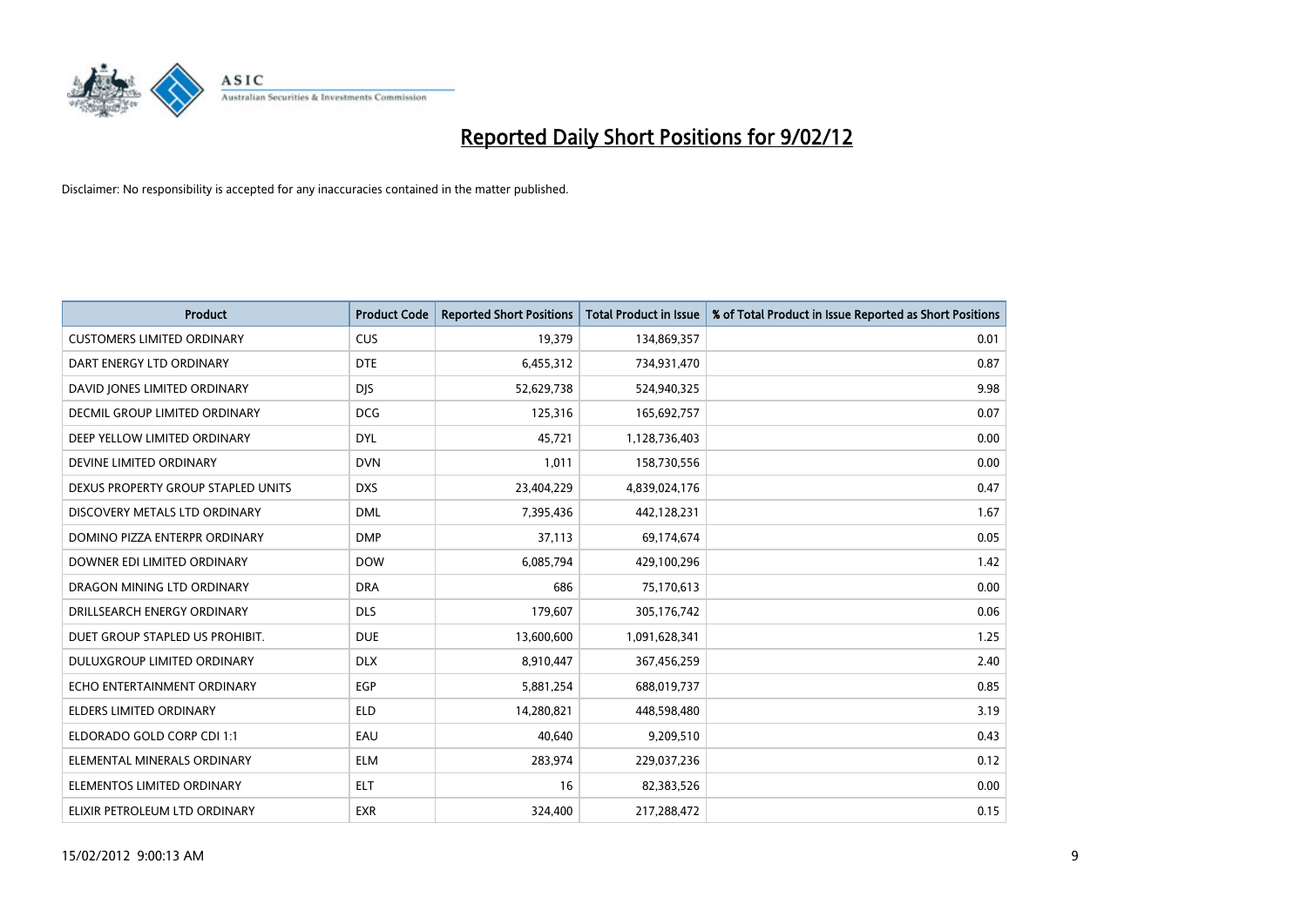

| <b>Product</b>                        | <b>Product Code</b> | <b>Reported Short Positions</b> | <b>Total Product in Issue</b> | % of Total Product in Issue Reported as Short Positions |
|---------------------------------------|---------------------|---------------------------------|-------------------------------|---------------------------------------------------------|
| <b>EMECO HOLDINGS ORDINARY</b>        | <b>EHL</b>          | 1,307,370                       | 631,237,586                   | 0.19                                                    |
| <b>ENDEAVOUR MIN CORP CDI 1:1</b>     | <b>EVR</b>          | 22,931                          | 123,748,715                   | 0.01                                                    |
| ENERGY RESOURCES ORDINARY 'A'         | <b>ERA</b>          | 5,457,727                       | 517,725,062                   | 1.04                                                    |
| <b>ENERGY WORLD CORPOR, ORDINARY</b>  | <b>EWC</b>          | 21,815,027                      | 1,734,166,672                 | 1.27                                                    |
| <b>ENTEK ENERGY LTD ORDINARY</b>      | ETE                 | 489,903                         | 510,657,387                   | 0.10                                                    |
| <b>ENTELLECT LIMITED ORDINARY</b>     | <b>ESN</b>          | 464,050                         | 985,337,932                   | 0.05                                                    |
| <b>ENVESTRA LIMITED ORDINARY</b>      | <b>ENV</b>          | 1,070,131                       | 1,547,890,032                 | 0.06                                                    |
| EVOLUTION MINING LTD ORDINARY         | <b>EVN</b>          | 337,843                         | 700,995,107                   | 0.04                                                    |
| <b>EXCO RESOURCES LTD ORDINARY</b>    | <b>EXS</b>          | 5,560                           | 356,044,187                   | 0.00                                                    |
| EXOMA ENERGY LIMITED ORDINARY         | <b>EXE</b>          | 281,678                         | 417,357,759                   | 0.07                                                    |
| EXTRACT RESOURCES ORDINARY            | <b>EXT</b>          | 3,796,148                       | 251,159,163                   | 1.51                                                    |
| FAIRFAX MEDIA LTD ORDINARY            | <b>FXI</b>          | 299,635,997                     | 2,351,955,725                 | 12.76                                                   |
| <b>FANTASTIC HOLDINGS ORDINARY</b>    | <b>FAN</b>          | 23,165                          | 102,739,538                   | 0.02                                                    |
| <b>FAR LTD ORDINARY</b>               | <b>FAR</b>          | 21,000,000                      | 2,150,080,157                 | 0.98                                                    |
| FISHER & PAYKEL APP. ORDINARY         | <b>FPA</b>          | 18,298                          | 724,235,162                   | 0.00                                                    |
| FKP PROPERTY GROUP STAPLED SECURITIES | <b>FKP</b>          | 27,694,668                      | 1,197,968,723                 | 2.30                                                    |
| FLEETWOOD CORP ORDINARY               | <b>FWD</b>          | 222,750                         | 58,850,214                    | 0.38                                                    |
| FLETCHER BUILDING ORDINARY            | <b>FBU</b>          | 11,227,023                      | 680,739,504                   | 1.65                                                    |
| FLEXIGROUP LIMITED ORDINARY           | <b>FXL</b>          | 57,534                          | 279,268,329                   | 0.02                                                    |
| <b>FLIGHT CENTRE ORDINARY</b>         | <b>FLT</b>          | 9,528,836                       | 100,009,946                   | 9.52                                                    |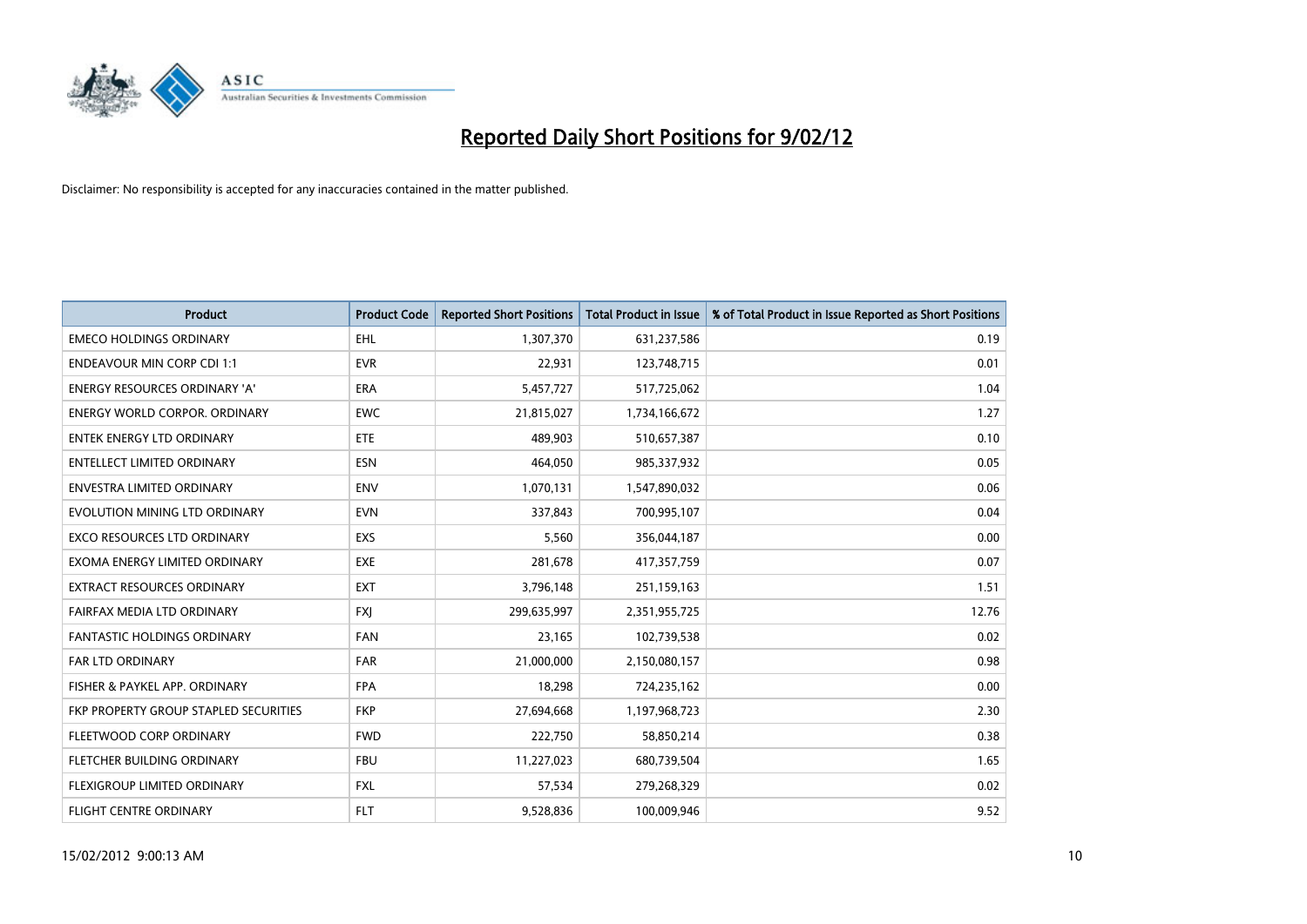

| <b>Product</b>                            | <b>Product Code</b> | <b>Reported Short Positions</b> | <b>Total Product in Issue</b> | % of Total Product in Issue Reported as Short Positions |
|-------------------------------------------|---------------------|---------------------------------|-------------------------------|---------------------------------------------------------|
| FLINDERS MINES LTD ORDINARY               | <b>FMS</b>          | 32,412,273                      | 1,821,300,404                 | 1.78                                                    |
| FOCUS MINERALS LTD ORDINARY               | <b>FML</b>          | 505,624                         | 4,320,773,701                 | 0.00                                                    |
| <b>FORGE GROUP LIMITED ORDINARY</b>       | FGE                 | 141,578                         | 83,469,014                    | 0.17                                                    |
| FORTE ENERGY NL ORDINARY                  | FTE                 | 2,667,039                       | 695,589,311                   | 0.38                                                    |
| FORTESCUE METALS GRP ORDINARY             | <b>FMG</b>          | 60,485,176                      | 3,113,798,659                 | 1.93                                                    |
| <b>FUNTASTIC LIMITED ORDINARY</b>         | <b>FUN</b>          | 322,528                         | 347,956,819                   | 0.09                                                    |
| <b>G.U.D. HOLDINGS ORDINARY</b>           | GUD                 | 437,075                         | 70,107,387                    | 0.62                                                    |
| <b>GALAXY RESOURCES ORDINARY</b>          | GXY                 | 2,793,192                       | 323,327,000                   | 0.85                                                    |
| <b>GEODYNAMICS LIMITED ORDINARY</b>       | GDY                 | 35,073                          | 406,452,608                   | 0.01                                                    |
| <b>GINDALBIE METALS LTD ORDINARY</b>      | GBG                 | 27,090,225                      | 1,247,487,454                 | 2.16                                                    |
| <b>GLOBAL MINING ORDINARY</b>             | GMI                 | 8,951                           | 181,898,994                   | 0.00                                                    |
| <b>GLOUCESTER COAL ORDINARY</b>           | GCL                 | 627,181                         | 202,905,967                   | 0.32                                                    |
| <b>GME RESOURCES LTD ORDINARY</b>         | <b>GME</b>          | 800                             | 322,635,902                   | 0.00                                                    |
| <b>GOLDEN RIM RESOURCES ORDINARY</b>      | <b>GMR</b>          | 326,000                         | 359,396,731                   | 0.09                                                    |
| <b>GOLDEN WEST RESOURCE ORDINARY</b>      | <b>GWR</b>          | 1,617                           | 192,142,447                   | 0.00                                                    |
| <b>GOODMAN FIELDER, ORDINARY</b>          | GFF                 | 87,881,996                      | 1,955,559,207                 | 4.49                                                    |
| <b>GOODMAN GROUP STAPLED US PROHIBIT.</b> | <b>GMG</b>          | 30,677,145                      | 7,699,816,741                 | 0.39                                                    |
| <b>GPT GROUP STAPLED SEC.</b>             | GPT                 | 15,230,209                      | 1,809,449,764                 | 0.83                                                    |
| <b>GRAINCORP LIMITED A CLASS ORDINARY</b> | <b>GNC</b>          | 574,005                         | 198,318,900                   | 0.28                                                    |
| <b>GRANGE RESOURCES. ORDINARY</b>         | GRR                 | 82,253                          | 1,154,359,727                 | 0.00                                                    |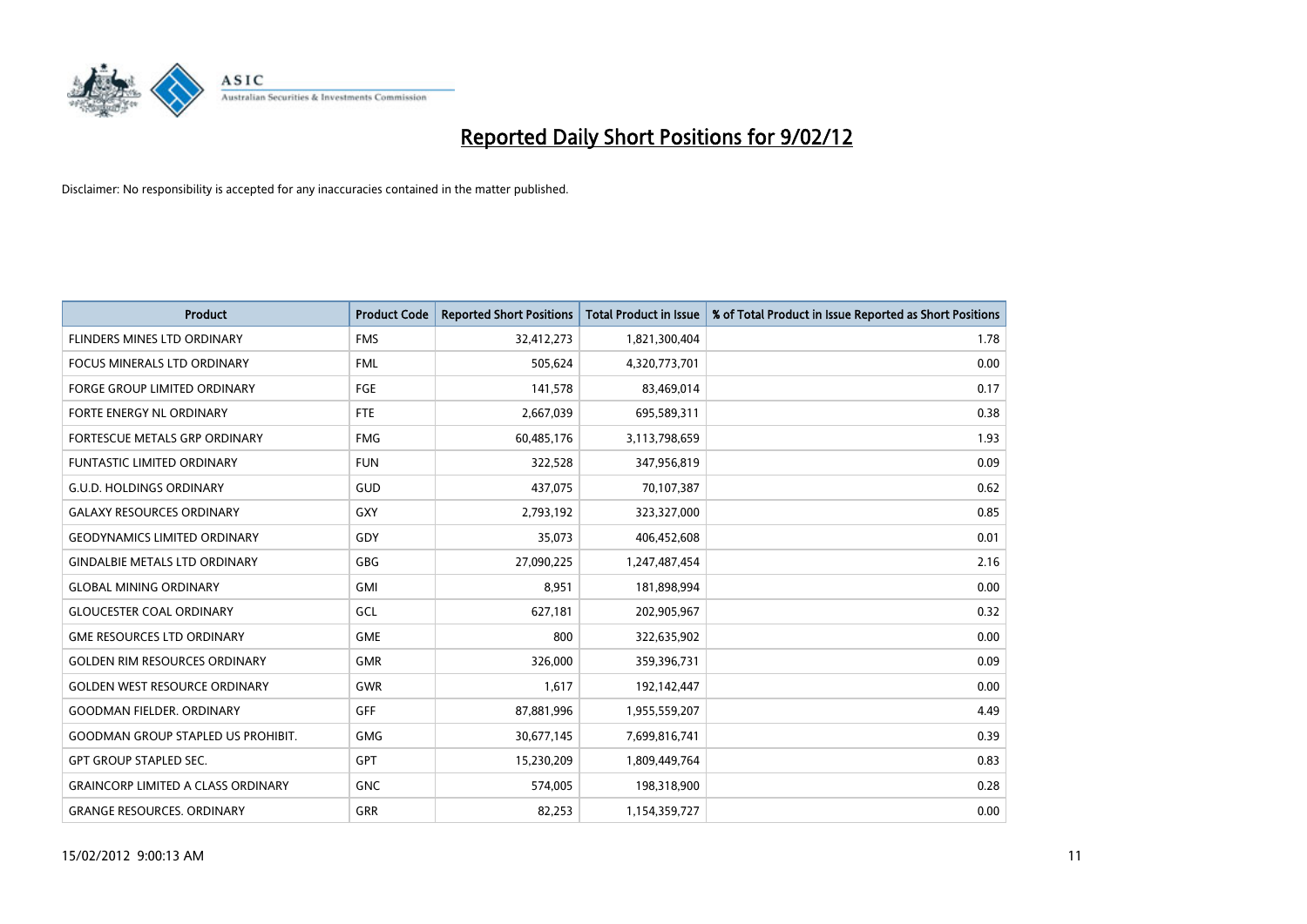

| <b>Product</b>                                   | <b>Product Code</b> | <b>Reported Short Positions</b> | <b>Total Product in Issue</b> | % of Total Product in Issue Reported as Short Positions |
|--------------------------------------------------|---------------------|---------------------------------|-------------------------------|---------------------------------------------------------|
| <b>GREENCAP LIMITED ORDINARY</b>                 | GCG                 | 1                               | 262,515,385                   | 0.00                                                    |
| <b>GREENLAND MIN EN LTD ORDINARY</b>             | GGG                 | 3,285,539                       | 416,390,488                   | 0.77                                                    |
| <b>GROWTHPOINT PROPERTY ORD/UNIT STAPLED SEC</b> | GOZ                 | 100,000                         | 291,904,374                   | 0.03                                                    |
| <b>GRYPHON MINERALS LTD ORDINARY</b>             | GRY                 | 1,469,176                       | 348,164,983                   | 0.42                                                    |
| <b>GUILDFORD COAL LTD ORDINARY</b>               | <b>GUF</b>          | 1,247,037                       | 239,649,486                   | 0.51                                                    |
| <b>GUINNESS PEAT GROUP. CDI 1:1</b>              | <b>GPG</b>          | 100,054                         | 282,370,983                   | 0.04                                                    |
| <b>GUNNS LIMITED ORDINARY</b>                    | <b>GNS</b>          | 51,232,786                      | 848,401,559                   | 6.02                                                    |
| <b>GWA GROUP LTD ORDINARY</b>                    | <b>GWA</b>          | 11,861,622                      | 301,525,014                   | 3.93                                                    |
| HANSEN TECHNOLOGIES ORDINARY                     | <b>HSN</b>          | 2,845                           | 157,375,848                   | 0.00                                                    |
| <b>HARVEY NORMAN ORDINARY</b>                    | <b>HVN</b>          | 69,118,100                      | 1,062,316,784                 | 6.50                                                    |
| HASTIE GROUP LIMITED ORDINARY                    | <b>HST</b>          | 232,234                         | 137,353,504                   | 0.16                                                    |
| HASTINGS DIVERSIFIED STAPLED SECURITY            | <b>HDF</b>          | 3,641,549                       | 530,001,072                   | 0.68                                                    |
| HAVILAH RESOURCES NL ORDINARY                    | <b>HAV</b>          | 60,177                          | 101,311,223                   | 0.06                                                    |
| <b>HEARTWARE INT INC CDI 35:1</b>                | <b>HIN</b>          | 272,008                         | 43,772,855                    | 0.62                                                    |
| <b>HENDERSON GROUP CDI 1:1</b>                   | <b>HGG</b>          | 12,060,705                      | 662,714,927                   | 1.81                                                    |
| HFA HOLDINGS LIMITED ORDINARY                    | <b>HFA</b>          | 16,273                          | 117,332,831                   | 0.01                                                    |
| HIGHLANDS PACIFIC ORDINARY                       | HIG                 | 2,597,111                       | 686,082,148                   | 0.38                                                    |
| HILLGROVE RES LTD ORDINARY                       | <b>HGO</b>          | 7,149,760                       | 793,698,575                   | 0.90                                                    |
| HILLS HOLDINGS LTD ORDINARY                      | <b>HIL</b>          | 3,615,189                       | 246,349,244                   | 1.46                                                    |
| HORIZON OIL LIMITED ORDINARY                     | <b>HZN</b>          | 25,542,784                      | 1,130,811,515                 | 2.26                                                    |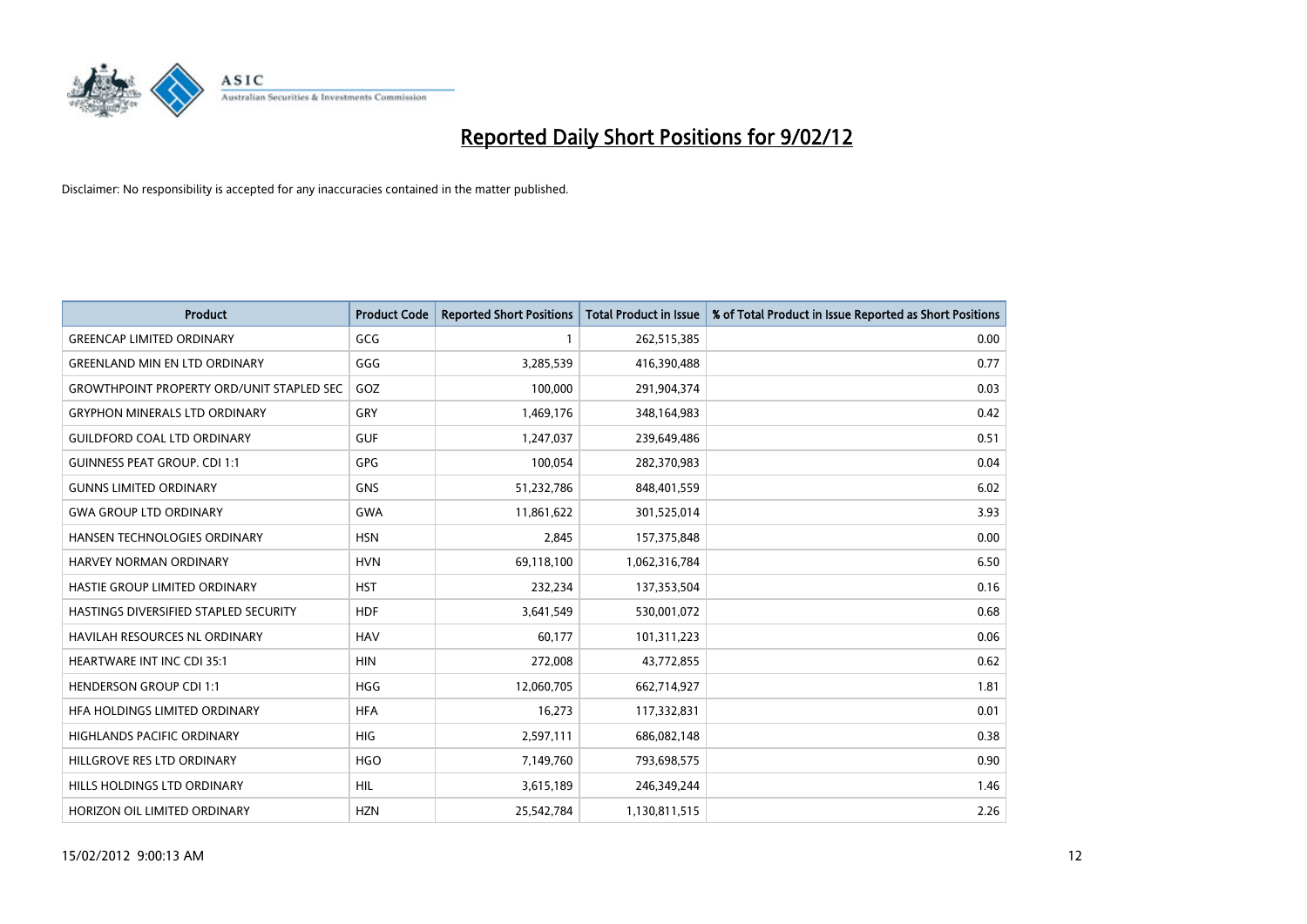

| Product                                       | <b>Product Code</b> | <b>Reported Short Positions</b> | <b>Total Product in Issue</b> | % of Total Product in Issue Reported as Short Positions |
|-----------------------------------------------|---------------------|---------------------------------|-------------------------------|---------------------------------------------------------|
| <b>ICON ENERGY LIMITED ORDINARY</b>           | <b>ICN</b>          | 4.130                           | 469,301,394                   | 0.00                                                    |
| <b>IINET LIMITED ORDINARY</b>                 | <b>IIN</b>          | 159,596                         | 160,968,847                   | 0.10                                                    |
| <b>ILUKA RESOURCES ORDINARY</b>               | <b>ILU</b>          | 20,087,347                      | 418,700,517                   | 4.80                                                    |
| <b>IMDEX LIMITED ORDINARY</b>                 | <b>IMD</b>          | 740,209                         | 205,055,435                   | 0.36                                                    |
| IMF (AUSTRALIA) LTD ORDINARY                  | <b>IMF</b>          | 360,690                         | 123,828,193                   | 0.28                                                    |
| <b>IMX RESOURCES LTD ORDINARY</b>             | <b>IXR</b>          | 20,000                          | 262,612,803                   | 0.01                                                    |
| <b>INCITEC PIVOT ORDINARY</b>                 | IPL                 | 6,258,894                       | 1,628,730,107                 | 0.39                                                    |
| <b>INDEPENDENCE GROUP ORDINARY</b>            | <b>IGO</b>          | 6,586,031                       | 232,525,035                   | 2.82                                                    |
| <b>INDOPHIL RESOURCES ORDINARY</b>            | <b>IRN</b>          | 878,098                         | 1,203,146,194                 | 0.05                                                    |
| <b>INDUSTREA LIMITED ORDINARY</b>             | <b>IDL</b>          | 984,126                         | 368,992,435                   | 0.25                                                    |
| INFIGEN ENERGY STAPLED SECURITIES             | <b>IFN</b>          | 4,933,883                       | 762,265,972                   | 0.66                                                    |
| ING RE COM GROUP STAPLED SECURITIES           | ILF.                | 3,583                           | 441,029,194                   | 0.00                                                    |
| INSURANCE AUSTRALIA ORDINARY                  | IAG                 | 6,626,993                       | 2,079,034,021                 | 0.29                                                    |
| INTEGRA MINING LTD, ORDINARY                  | IGR                 | 4,584,106                       | 846,293,881                   | 0.53                                                    |
| <b>INTREPID MINES ORDINARY</b>                | <b>IAU</b>          | 3,569,629                       | 524,390,041                   | 0.69                                                    |
| <b>INVESTA OFFICE FUND STAPLED SECURITIES</b> | <b>IOF</b>          | 5,303,031                       | 2,657,463,999                 | 0.19                                                    |
| <b>INVOCARE LIMITED ORDINARY</b>              | <b>IVC</b>          | 1,855,687                       | 110,030,298                   | 1.68                                                    |
| ION LIMITED ORDINARY                          | <b>ION</b>          | 164,453                         | 256,365,105                   | 0.06                                                    |
| <b>IOOF HOLDINGS LTD ORDINARY</b>             | IFL                 | 725,241                         | 229,794,395                   | 0.32                                                    |
| <b>IRESS MARKET TECH. ORDINARY</b>            | <b>IRE</b>          | 1,538,233                       | 127,036,010                   | 1.20                                                    |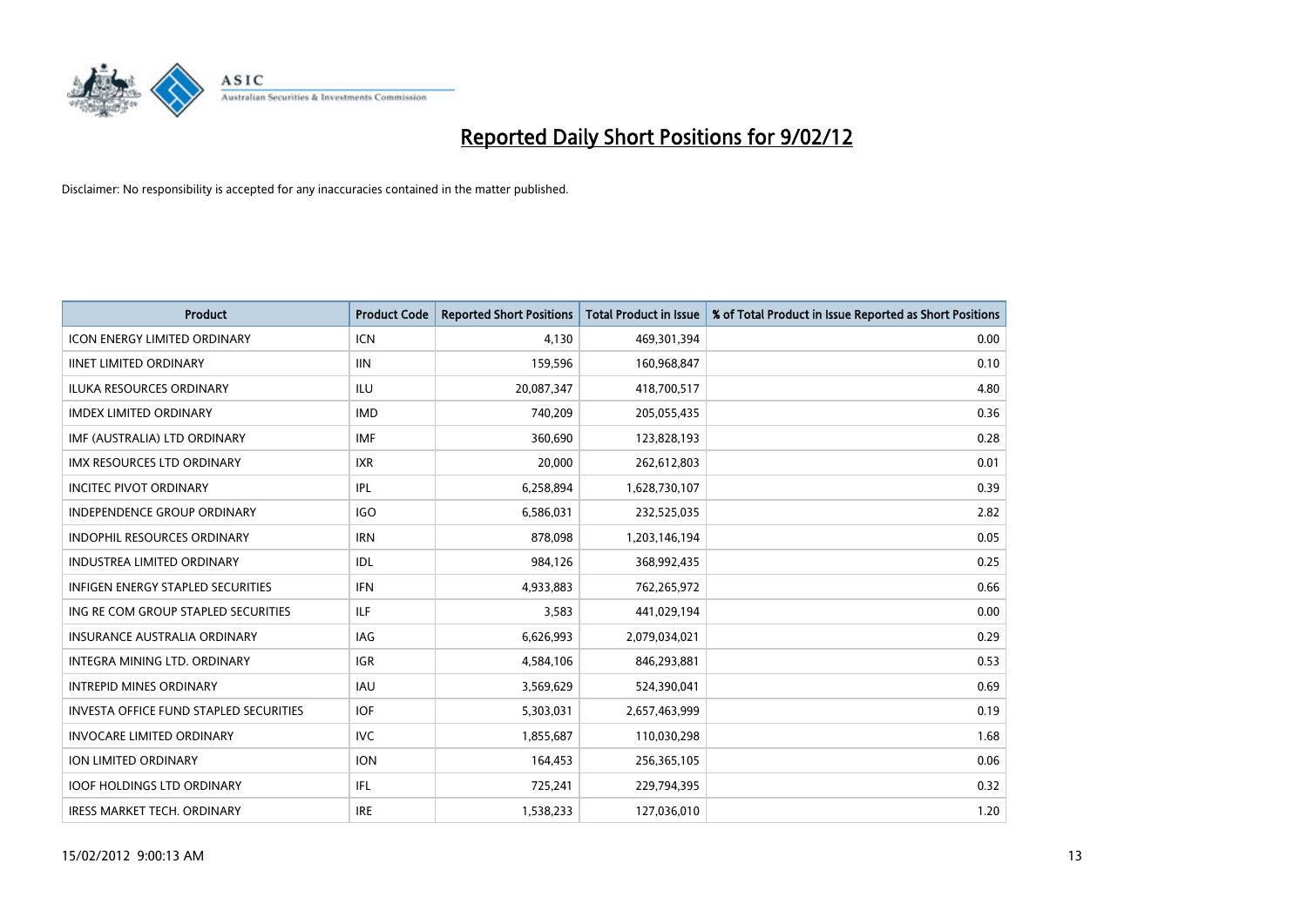

| <b>Product</b>                            | <b>Product Code</b> | <b>Reported Short Positions</b> | <b>Total Product in Issue</b> | % of Total Product in Issue Reported as Short Positions |
|-------------------------------------------|---------------------|---------------------------------|-------------------------------|---------------------------------------------------------|
| <b>IRON ORE HOLDINGS ORDINARY</b>         | <b>IOH</b>          | 14,525                          | 166,087,005                   | 0.01                                                    |
| ISHARES GLOBAL 100 CDI 1:1                | 100                 | 27,634                          | 10,600,000                    | 0.26                                                    |
| ISHARES MSCI AUS 200 ISHARES MSCI AUS 200 | <b>IOZ</b>          | 74,001                          | 4,052,373                     | 1.83                                                    |
| ISHARES S&P HIGH DIV ISHARES S&P HIGH DIV | <b>IHD</b>          | 99,188                          | 2,703,027                     | 3.67                                                    |
| ISHARES SMALL ORDS ISHARES SMALL ORDS     | <b>ISO</b>          | 564,739                         | 5,403,165                     | 10.45                                                   |
| <b>IVANHOE AUSTRALIA ORDINARY</b>         | <b>IVA</b>          | 1,849,108                       | 552,385,295                   | 0.31                                                    |
| JAMES HARDIE INDUST CHESS DEPOSITARY INT  | <b>IHX</b>          | 16,709,161                      | 435,746,077                   | 3.82                                                    |
| <b>JAMESON RESOURCES ORDINARY</b>         | IAL                 | 1,600,000                       | 142,001,227                   | 1.13                                                    |
| <b>JB HI-FI LIMITED ORDINARY</b>          | <b>JBH</b>          | 21,845,283                      | 98,833,643                    | 22.10                                                   |
| <b>JUPITER MINES ORDINARY</b>             | <b>IMS</b>          | 634                             | 1,806,834,044                 | 0.00                                                    |
| <b>KAGARA LTD ORDINARY</b>                | KZL                 | 15,377,832                      | 798,953,117                   | 1.92                                                    |
| KANGAROO RES LTD ORDINARY                 | <b>KRL</b>          | 2,435                           | 3,434,430,012                 | 0.00                                                    |
| KAROON GAS AUSTRALIA ORDINARY             | <b>KAR</b>          | 2,396,875                       | 221,420,769                   | 1.07                                                    |
| KATHMANDU HOLD LTD ORDINARY               | <b>KMD</b>          | 1,364,750                       | 200,000,000                   | 0.68                                                    |
| <b>KBL MINING LIMITED ORDINARY</b>        | <b>KBL</b>          | 1,820                           | 178,264,362                   | 0.00                                                    |
| KEYBRIDGE CAPITAL ORDINARY                | <b>KBC</b>          | 6,000                           | 172,070,564                   | 0.00                                                    |
| KINGSGATE CONSOLID. ORDINARY              | <b>KCN</b>          | 3,865,726                       | 140,956,241                   | 2.73                                                    |
| KINGSROSE MINING LTD ORDINARY             | <b>KRM</b>          | 183,590                         | 272,971,657                   | 0.06                                                    |
| LEIGHTON HOLDINGS ORDINARY                | LEI                 | 6,874,732                       | 337,087,596                   | 2.01                                                    |
| LEND LEASE GROUP UNIT/ORD STAPLED         | LLC                 | 2,262,599                       | 571,804,090                   | 0.40                                                    |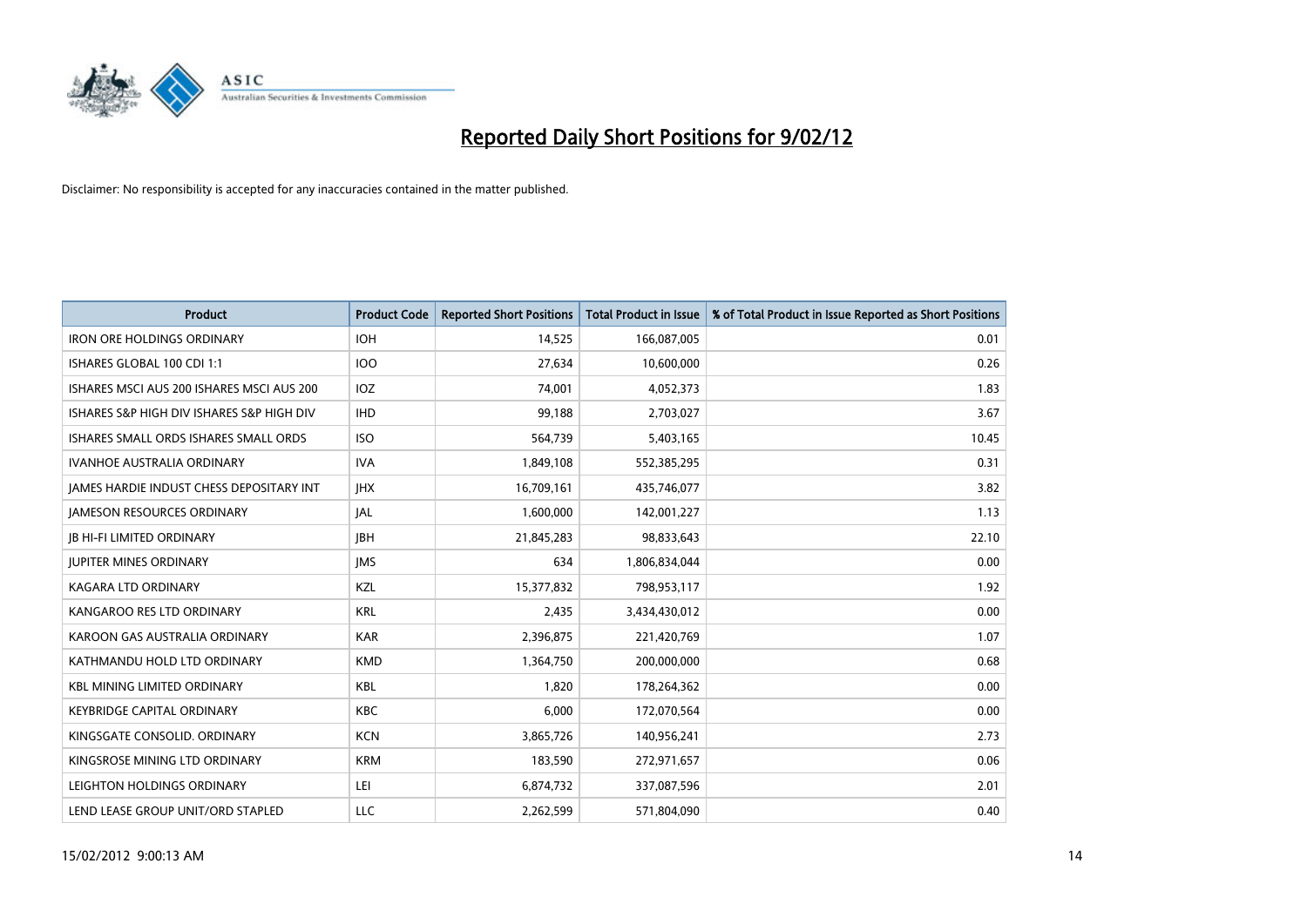

| <b>Product</b>                        | <b>Product Code</b> | <b>Reported Short Positions</b> | <b>Total Product in Issue</b> | % of Total Product in Issue Reported as Short Positions |
|---------------------------------------|---------------------|---------------------------------|-------------------------------|---------------------------------------------------------|
| LINC ENERGY LTD ORDINARY              | <b>LNC</b>          | 16,149,359                      | 504,487,631                   | 3.20                                                    |
| LIQUEFIED NATURAL ORDINARY            | <b>LNG</b>          | 273,800                         | 267,699,015                   | 0.10                                                    |
| LUDOWICI LIMITED ORDINARY             | LDW                 | 9,200                           | 29,473,203                    | 0.03                                                    |
| LYNAS CORPORATION ORDINARY            | <b>LYC</b>          | 154,263,739                     | 1,713,846,913                 | 9.01                                                    |
| M2 TELECOMMUNICATION ORDINARY         | <b>MTU</b>          | 286,745                         | 124,493,385                   | 0.22                                                    |
| <b>MACA LIMITED ORDINARY</b>          | <b>MLD</b>          | 9,184                           | 150,000,000                   | 0.01                                                    |
| <b>MACMAHON HOLDINGS ORDINARY</b>     | MAH                 | 3,607,827                       | 738,631,705                   | 0.48                                                    |
| MACO ATLAS ROADS GRP ORDINARY STAPLED | <b>MQA</b>          | 12,900,418                      | 464,279,594                   | 2.77                                                    |
| MACQUARIE GROUP LTD ORDINARY          | <b>MOG</b>          | 7,365,558                       | 348,580,949                   | 2.10                                                    |
| MARENGO MINING ORDINARY               | <b>MGO</b>          | 39,850                          | 1,002,399,863                 | 0.00                                                    |
| <b>MATRIX C &amp; E LTD ORDINARY</b>  | <b>MCE</b>          | 530,638                         | 77,081,507                    | 0.68                                                    |
| MCMILLAN SHAKESPEARE ORDINARY         | <b>MMS</b>          | 99,575                          | 70,639,319                    | 0.14                                                    |
| MCPHERSON'S LTD ORDINARY              | <b>MCP</b>          | 16,108                          | 72,401,758                    | 0.02                                                    |
| MEDUSA MINING LTD ORDINARY            | <b>MML</b>          | 2,131,157                       | 188,903,911                   | 1.13                                                    |
| MELBOURNE IT LIMITED ORDINARY         | MLB                 | 136,142                         | 81,352,178                    | 0.17                                                    |
| MEO AUSTRALIA LTD ORDINARY            | MEO                 | 10,667,463                      | 539,913,260                   | 1.99                                                    |
| MERMAID MARINE ORDINARY               | <b>MRM</b>          | 288,427                         | 217,833,136                   | 0.13                                                    |
| MESOBLAST LIMITED ORDINARY            | <b>MSB</b>          | 8,826,622                       | 282,288,361                   | 3.16                                                    |
| METALS X LIMITED ORDINARY             | <b>MLX</b>          | 765,340                         | 1,322,554,004                 | 0.07                                                    |
| METCASH LIMITED ORDINARY              | <b>MTS</b>          | 30,915,786                      | 771,345,864                   | 3.96                                                    |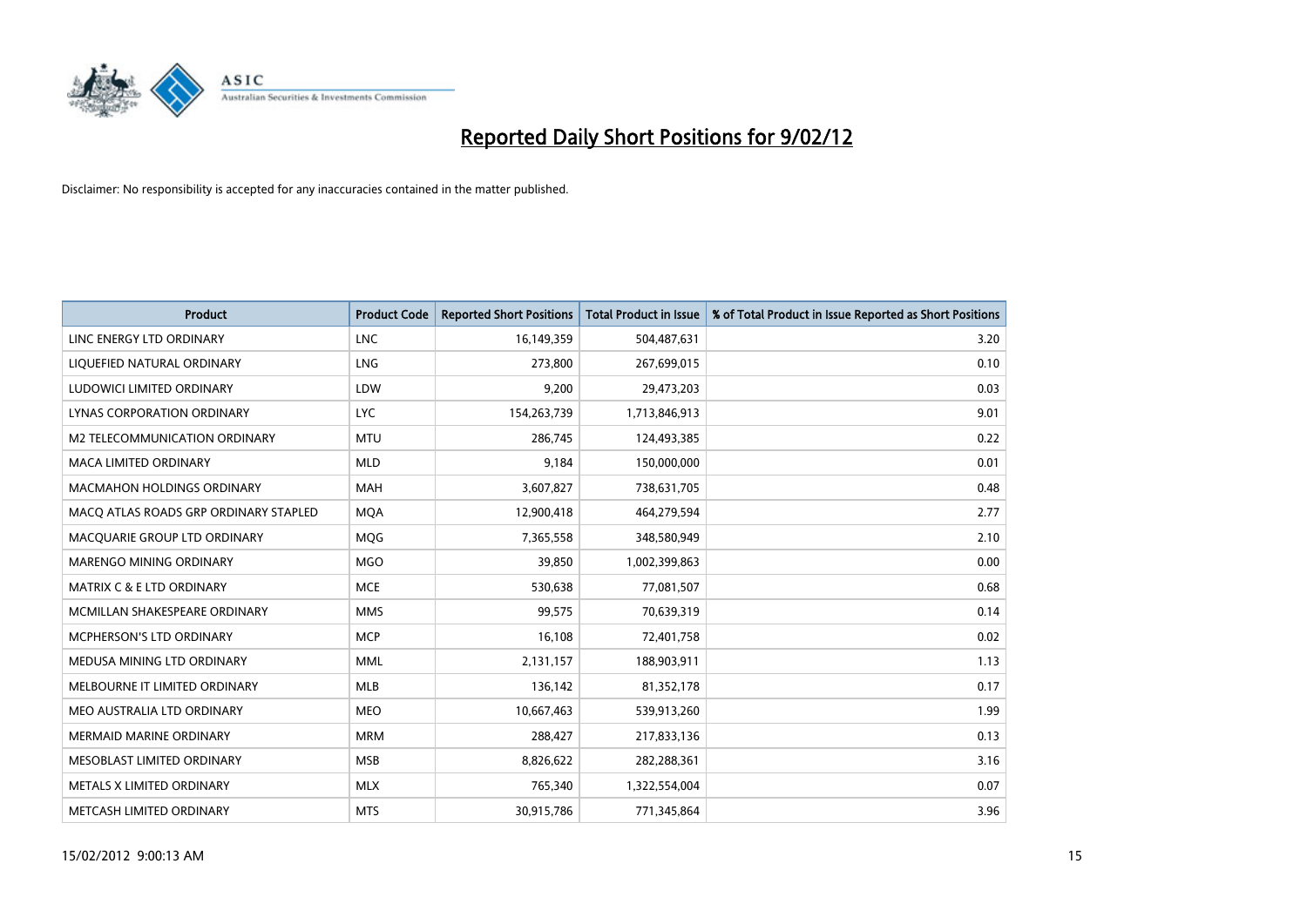

| <b>Product</b>                    | <b>Product Code</b> | <b>Reported Short Positions</b> | <b>Total Product in Issue</b> | % of Total Product in Issue Reported as Short Positions |
|-----------------------------------|---------------------|---------------------------------|-------------------------------|---------------------------------------------------------|
| METGASCO LIMITED ORDINARY         | <b>MEL</b>          | 333,298                         | 338,592,672                   | 0.10                                                    |
| METMINCO LIMITED ORDINARY         | <b>MNC</b>          | 2,391,140                       | 1,749,541,573                 | 0.13                                                    |
| MHM METALS LIMITED ORDINARY       | <b>MHM</b>          | 32,519                          | 104,034,996                   | 0.03                                                    |
| MICLYN EXP OFFSHR ORDINARY        | <b>MIO</b>          | 19,297                          | 278,515,705                   | 0.01                                                    |
| MINCOR RESOURCES NL ORDINARY      | <b>MCR</b>          | 1,122,100                       | 195,818,871                   | 0.57                                                    |
| MINERAL DEPOSITS ORDINARY         | <b>MDL</b>          | 138,613                         | 83,538,786                    | 0.17                                                    |
| MINERAL RESOURCES, ORDINARY       | <b>MIN</b>          | 670,094                         | 184,698,489                   | 0.35                                                    |
| MIRABELA NICKEL LTD ORDINARY      | <b>MBN</b>          | 10,131,839                      | 492,516,163                   | 2.07                                                    |
| MIRVAC GROUP STAPLED SECURITIES   | <b>MGR</b>          | 16,921,637                      | 3,416,996,915                 | 0.48                                                    |
| MOLOPO ENERGY LTD ORDINARY        | <b>MPO</b>          | 867,684                         | 245,579,810                   | 0.35                                                    |
| MOLY MINES LIMITED ORDINARY       | <b>MOL</b>          | 78,137                          | 384,893,989                   | 0.02                                                    |
| MONADELPHOUS GROUP ORDINARY       | <b>MND</b>          | 1,472,981                       | 88,674,327                    | 1.66                                                    |
| MORTGAGE CHOICE LTD ORDINARY      | MOC                 | 2,275,404                       | 119,948,255                   | 1.90                                                    |
| <b>MOUNT GIBSON IRON ORDINARY</b> | <b>MGX</b>          | 6,167,277                       | 1,082,570,693                 | 0.57                                                    |
| MOUNT MAGNET SOUTH ORDINARY       | <b>MUM</b>          | 1,069,355                       | 353,009,160                   | 0.30                                                    |
| MSF SUGAR LIMITED ORDINARY        | <b>MSF</b>          | 14,287                          | 69,248,422                    | 0.02                                                    |
| MULTIPLEX SITES SITES             | <b>MXUPA</b>        | 22                              | 4,500,000                     | 0.00                                                    |
| MURCHISON METALS LTD ORDINARY     | <b>MMX</b>          | 5,912,111                       | 444,447,777                   | 1.32                                                    |
| MYER HOLDINGS LTD ORDINARY        | <b>MYR</b>          | 61,654,069                      | 583,384,551                   | 10.52                                                   |
| MYSTATE LIMITED ORDINARY          | <b>MYS</b>          | 3,638                           | 86,963,862                    | 0.00                                                    |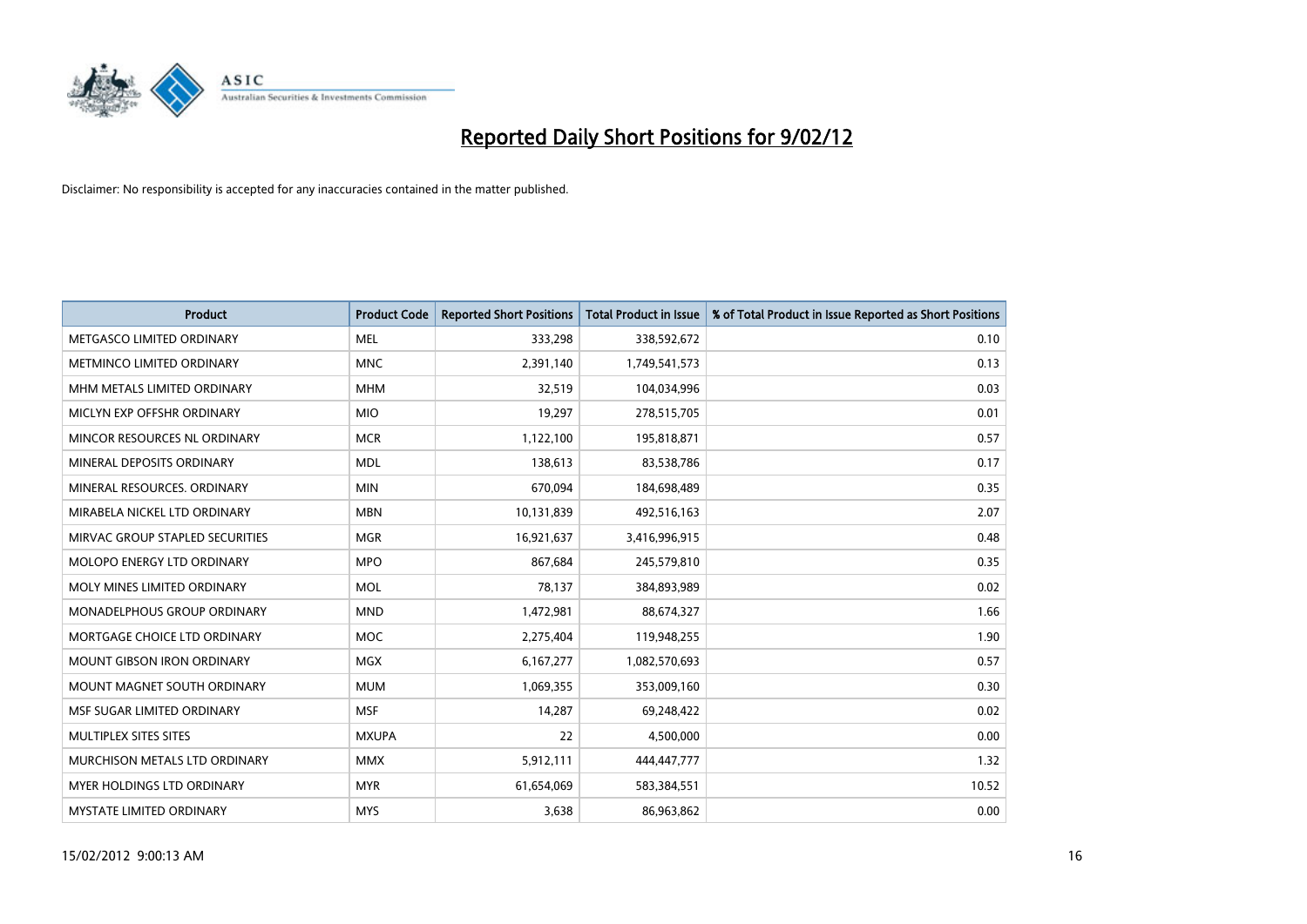

| <b>Product</b>                 | <b>Product Code</b> | <b>Reported Short Positions</b> | <b>Total Product in Issue</b> | % of Total Product in Issue Reported as Short Positions |
|--------------------------------|---------------------|---------------------------------|-------------------------------|---------------------------------------------------------|
| NATIONAL AUST, BANK ORDINARY   | <b>NAB</b>          | 11,974,682                      | 2,238,777,689                 | 0.50                                                    |
| NATURAL FUEL LIMITED ORDINARY  | <b>NFL</b>          |                                 | 1,121,912                     | 0.00                                                    |
| NAVIGATOR RESOURCES ORDINARY   | <b>NAV</b>          | 500                             | 2,222,216,576                 | 0.00                                                    |
| NAVITAS LIMITED ORDINARY       | <b>NVT</b>          | 5,762,215                       | 375,318,628                   | 1.49                                                    |
| NEPTUNE MARINE ORDINARY        | <b>NMS</b>          | 182,253                         | 1,748,545,632                 | 0.01                                                    |
| NEW HOPE CORPORATION ORDINARY  | <b>NHC</b>          | 1,695                           | 830,411,534                   | 0.00                                                    |
| NEWCREST MINING ORDINARY       | <b>NCM</b>          | 1,921,015                       | 764,960,000                   | 0.23                                                    |
| NEWS CORP A NON-VOTING CDI     | <b>NWSLV</b>        | 2,080,457                       | 1,677,115,390                 | 0.12                                                    |
| NEWS CORP B VOTING CDI         | <b>NWS</b>          | 3,583,255                       | 798,520,953                   | 0.42                                                    |
| NEXBIS LIMITED ORDINARY        | <b>NBS</b>          | 63,733                          | 798,356,704                   | 0.01                                                    |
| NEXTDC LIMITED ORDINARY        | <b>NXT</b>          | 43,832                          | 123,533,558                   | 0.04                                                    |
| NEXUS ENERGY LIMITED ORDINARY  | <b>NXS</b>          | 5,605,973                       | 1,326,821,159                 | 0.41                                                    |
| NIB HOLDINGS LIMITED ORDINARY  | <b>NHF</b>          | 147,668                         | 466,502,955                   | 0.03                                                    |
| NIDO PETROLEUM ORDINARY        | <b>NDO</b>          | 105,293                         | 1,389,163,151                 | 0.01                                                    |
| NOBLE MINERAL RES ORDINARY     | <b>NMG</b>          | 1,604,375                       | 528,670,653                   | 0.30                                                    |
| NORTHERN IRON LTD ORDINARY     | <b>NFE</b>          | 790,824                         | 369,980,113                   | 0.20                                                    |
| NORTHERN STAR ORDINARY         | <b>NST</b>          | 7,088                           | 351,990,153                   | 0.00                                                    |
| NRW HOLDINGS LIMITED ORDINARY  | <b>NWH</b>          | 450,295                         | 278,888,011                   | 0.16                                                    |
| NUFARM LIMITED ORDINARY        | <b>NUF</b>          | 4,138,213                       | 262,018,057                   | 1.59                                                    |
| <b>OAKTON LIMITED ORDINARY</b> | <b>OKN</b>          | 786,886                         | 93,800,235                    | 0.84                                                    |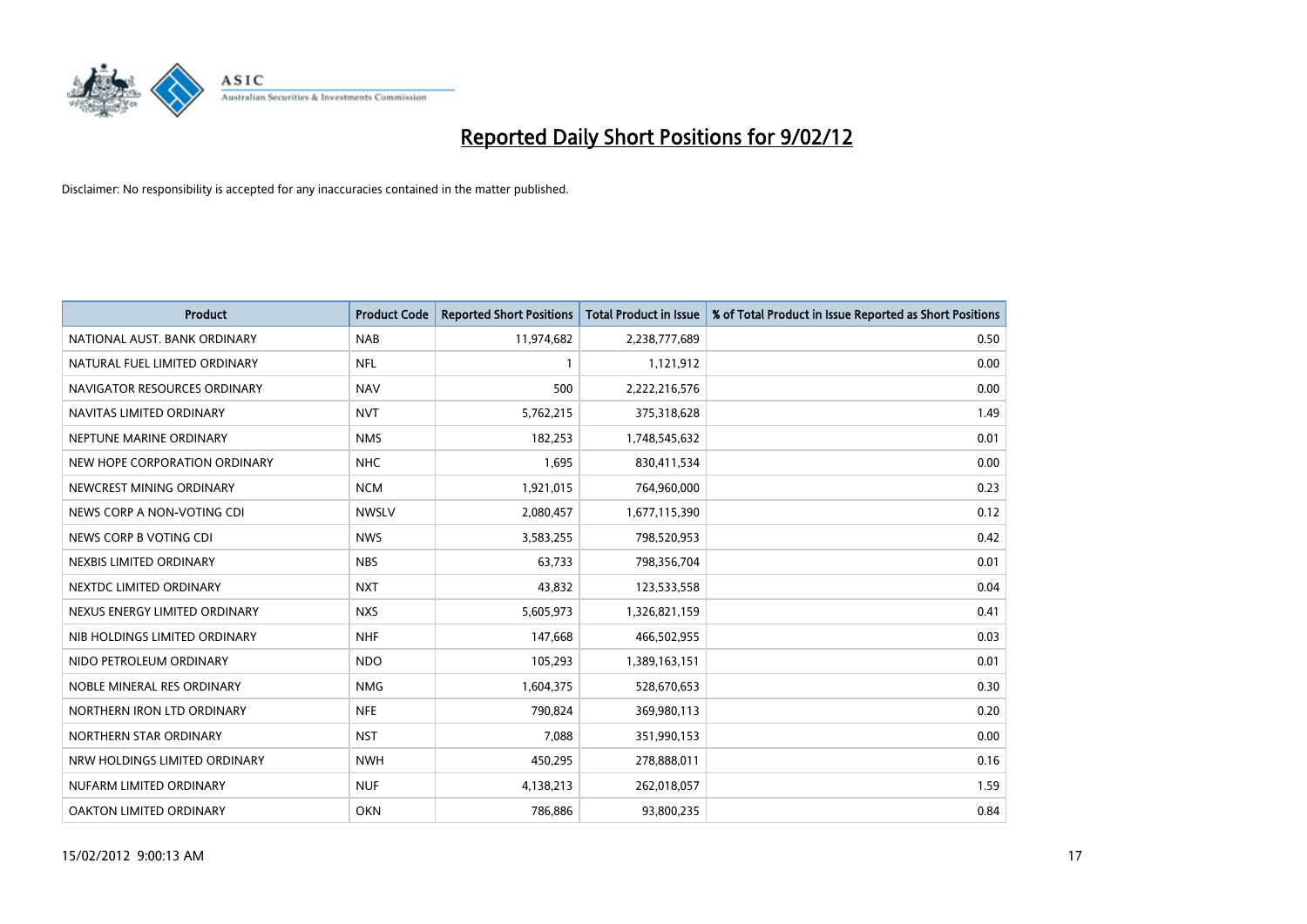

| <b>Product</b>                        | <b>Product Code</b> | <b>Reported Short Positions</b> | <b>Total Product in Issue</b> | % of Total Product in Issue Reported as Short Positions |
|---------------------------------------|---------------------|---------------------------------|-------------------------------|---------------------------------------------------------|
| OCEANAGOLD CORP. CHESS DEPOSITARY INT | <b>OGC</b>          | 910,430                         | 262,741,602                   | 0.34                                                    |
| OCEANIA CAPITAL LTD ORDINARY          | <b>OCP</b>          | 2,500                           | 91,921,295                    | 0.00                                                    |
| OIL SEARCH LTD ORDINARY               | OSH                 | 7,267,868                       | 1,325,155,171                 | 0.53                                                    |
| OM HOLDINGS LIMITED ORDINARY          | OMH                 | 5,812,094                       | 504,105,150                   | 1.16                                                    |
| <b>ONESTEEL LIMITED ORDINARY</b>      | OST                 | 81,616,515                      | 1,342,393,583                 | 6.06                                                    |
| ORICA LIMITED ORDINARY                | ORI                 | 3,765,509                       | 365,007,037                   | 1.02                                                    |
| ORIGIN ENERGY ORDINARY                | <b>ORG</b>          | 3,490,004                       | 1,086,170,422                 | 0.31                                                    |
| OROCOBRE LIMITED ORDINARY             | <b>ORE</b>          | 79,677                          | 103,195,029                   | 0.08                                                    |
| OROTONGROUP LIMITED ORDINARY          | ORL                 | 85,935                          | 40,880,902                    | 0.21                                                    |
| OTTO ENERGY LIMITED ORDINARY          | <b>OEL</b>          | 109,204                         | 1,138,290,071                 | 0.01                                                    |
| OZ MINERALS ORDINARY                  | OZL                 | 8,606,587                       | 314,821,850                   | 2.71                                                    |
| PACIFIC BRANDS ORDINARY               | <b>PBG</b>          | 6,762,086                       | 912,915,695                   | 0.75                                                    |
| PALADIN ENERGY LTD ORDINARY           | <b>PDN</b>          | 26,766,291                      | 835,486,044                   | 3.20                                                    |
| PANAUST LIMITED ORDINARY              | <b>PNA</b>          | 11,483,852                      | 596,599,292                   | 1.93                                                    |
| PANORAMIC RESOURCES ORDINARY          | PAN                 | 610,610                         | 207,050,710                   | 0.29                                                    |
| PAPERLINX LIMITED ORDINARY            | <b>PPX</b>          | 10,854,283                      | 609,280,761                   | 1.78                                                    |
| PAPILLON RES LTD ORDINARY             | PIR                 | 162,363                         | 215,730,032                   | 0.07                                                    |
| PATTIES FOODS LTD ORDINARY            | <b>PFL</b>          | 1                               | 138,989,223                   | 0.00                                                    |
| PEET LIMITED ORDINARY                 | <b>PPC</b>          | 67,315                          | 320,170,604                   | 0.02                                                    |
| PENINSULA ENERGY LTD ORDINARY         | <b>PEN</b>          | 5,571,005                       | 2,136,325,262                 | 0.26                                                    |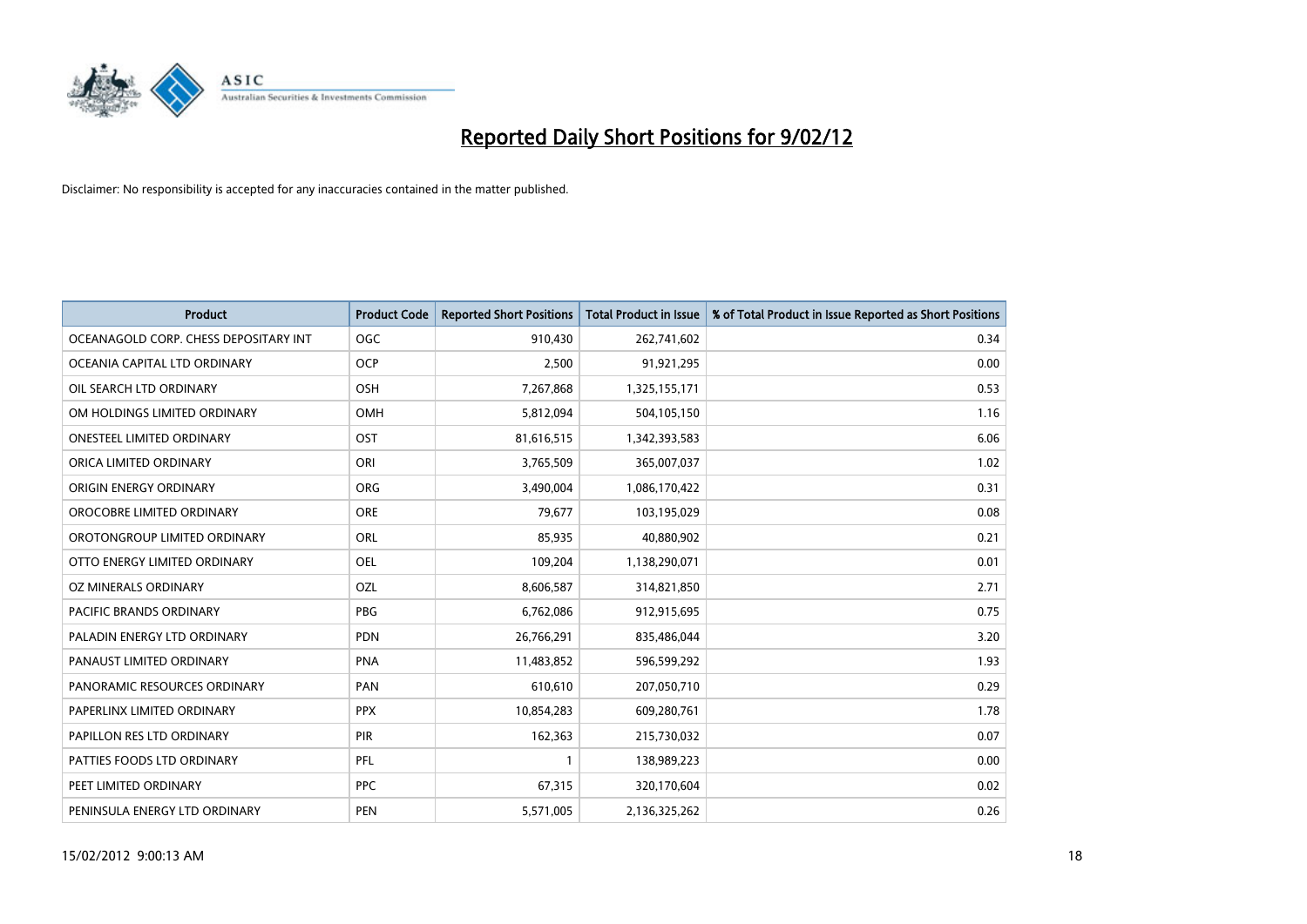

| <b>Product</b>                | <b>Product Code</b> | <b>Reported Short Positions</b> | <b>Total Product in Issue</b> | % of Total Product in Issue Reported as Short Positions |
|-------------------------------|---------------------|---------------------------------|-------------------------------|---------------------------------------------------------|
| PERILYA LIMITED ORDINARY      | PEM                 | 106,767                         | 769,316,426                   | 0.01                                                    |
| PERPETUAL LIMITED ORDINARY    | PPT                 | 2,424,544                       | 41,980,678                    | 5.76                                                    |
| PERSEUS MINING LTD ORDINARY   | PRU                 | 3,229,796                       | 457,502,088                   | 0.68                                                    |
| PETSEC ENERGY ORDINARY        | <b>PSA</b>          | 223,332                         | 235,283,622                   | 0.09                                                    |
| PHARMAXIS LTD ORDINARY        | <b>PXS</b>          | 2,086,108                       | 305,890,989                   | 0.68                                                    |
| PHOTON GROUP LTD ORDINARY     | PGA                 | 250,510                         | 1,540,886,866                 | 0.02                                                    |
| PLATINUM ASSET ORDINARY       | <b>PTM</b>          | 6,156,603                       | 561,347,878                   | 1.07                                                    |
| PLATINUM AUSTRALIA ORDINARY   | <b>PLA</b>          | 1,386,235                       | 453,380,039                   | 0.31                                                    |
| PLATINUM CAPITAL LTD ORDINARY | <b>PMC</b>          | $\mathbf 1$                     | 165,756,878                   | 0.00                                                    |
| PMI GOLD CORP CDI 1:1         | <b>PVM</b>          | 25,000                          | 56,771,872                    | 0.04                                                    |
| PMP LIMITED ORDINARY          | <b>PMP</b>          | 29,265                          | 326,543,596                   | 0.01                                                    |
| PORT BOUVARD LIMITED ORDINARY | PBD                 | 6,754                           | 593,868,295                   | 0.00                                                    |
| PREMIER INVESTMENTS ORDINARY  | <b>PMV</b>          | 584,000                         | 155,062,831                   | 0.36                                                    |
| PRIMA BIOMED LTD ORDINARY     | <b>PRR</b>          | 4,593,967                       | 1,064,563,388                 | 0.43                                                    |
| PRIMARY HEALTH CARE ORDINARY  | <b>PRY</b>          | 9,128,238                       | 500,336,679                   | 1.81                                                    |
| PRIME MEDIA GRP LTD ORDINARY  | PRT                 | $\overline{2}$                  | 366,330,303                   | 0.00                                                    |
| PRIMEAG AUSTRALIA ORDINARY    | PAG                 | 52,946                          | 266,394,444                   | 0.02                                                    |
| PROGEN PHARMACEUTIC ORDINARY  | PGL                 | 151,596                         | 24,709,097                    | 0.61                                                    |
| PROGRAMMED ORDINARY           | <b>PRG</b>          | 533,083                         | 118,173,778                   | 0.43                                                    |
| PSIVIDA CORP CDI 1:1          | <b>PVA</b>          | 6,878                           | 8,961,741                     | 0.08                                                    |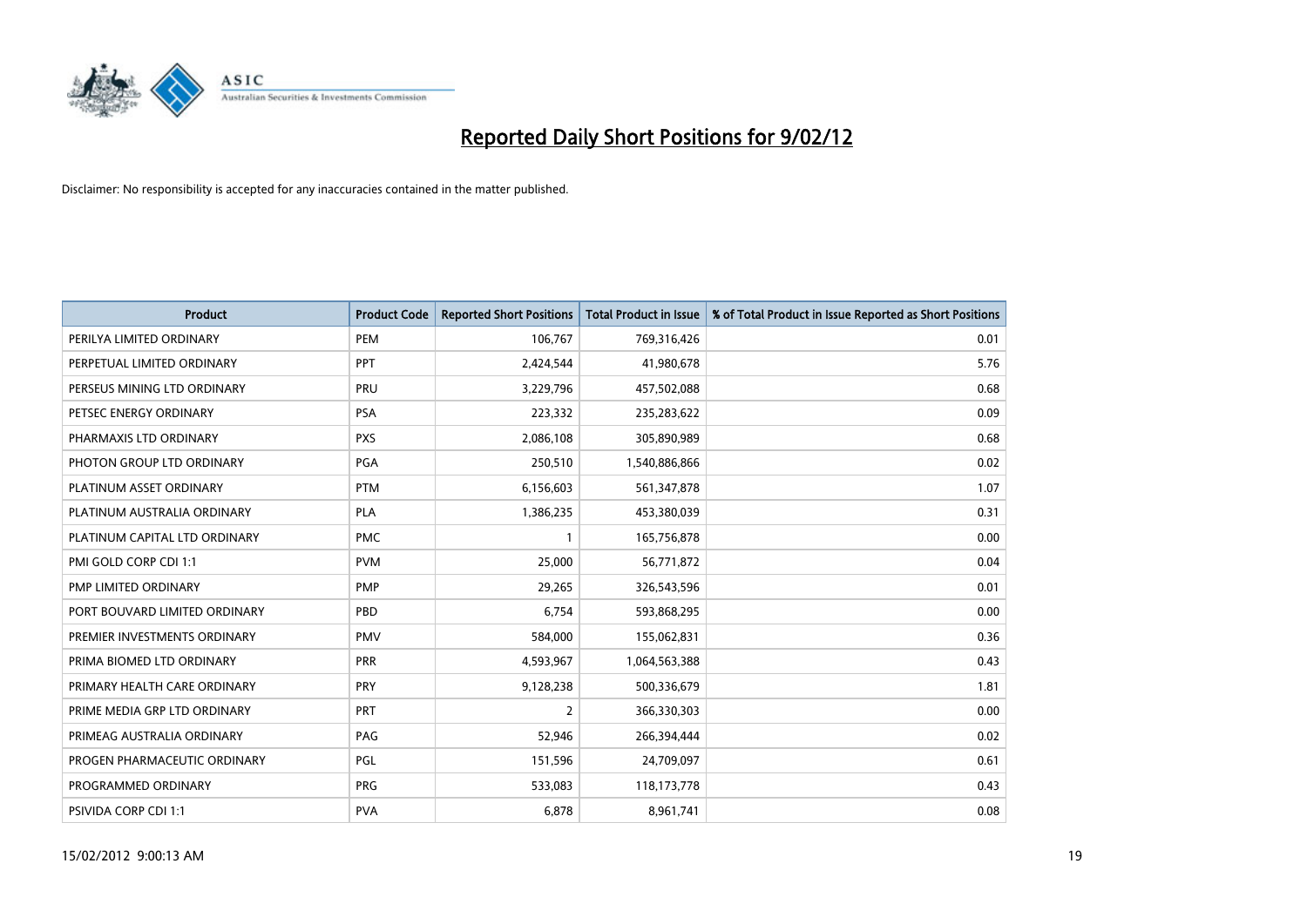

| <b>Product</b>                      | <b>Product Code</b> | <b>Reported Short Positions</b> | <b>Total Product in Issue</b> | % of Total Product in Issue Reported as Short Positions |
|-------------------------------------|---------------------|---------------------------------|-------------------------------|---------------------------------------------------------|
| <b>QANTAS AIRWAYS ORDINARY</b>      | QAN                 | 33,646,842                      | 2,265,123,620                 | 1.48                                                    |
| OBE INSURANCE GROUP ORDINARY        | QBE                 | 14,988,648                      | 1,115,545,692                 | 1.30                                                    |
| OR NATIONAL LIMITED ORDINARY        | <b>ORN</b>          | 16,498,077                      | 2,440,000,000                 | 0.66                                                    |
| ORXPHARMA LTD ORDINARY              | <b>QRX</b>          | 610,916                         | 144,303,190                   | 0.42                                                    |
| <b>OUBE LOGISTICS HLDG ORDINARY</b> | QUB                 | 4,090,278                       | 889,404,644                   | 0.45                                                    |
| RAMELIUS RESOURCES ORDINARY         | <b>RMS</b>          | 224,901                         | 335,775,519                   | 0.07                                                    |
| RAMSAY HEALTH CARE ORDINARY         | <b>RHC</b>          | 1,504,288                       | 202,081,252                   | 0.73                                                    |
| <b>RCR TOMLINSON ORDINARY</b>       | <b>RCR</b>          | 62,665                          | 133,525,516                   | 0.05                                                    |
| <b>REA GROUP ORDINARY</b>           | <b>REA</b>          | 380,571                         | 131,714,699                   | 0.28                                                    |
| <b>RECKON LIMITED ORDINARY</b>      | <b>RKN</b>          | 809,300                         | 132,839,672                   | 0.61                                                    |
| RED 5 LIMITED ORDINARY              | <b>RED</b>          | 36,670                          | 128,412,536                   | 0.03                                                    |
| <b>RED FORK ENERGY ORDINARY</b>     | <b>RFE</b>          | 76,596                          | 310,229,853                   | 0.02                                                    |
| REDBANK ENERGY LTD ORDINARY         | <b>AEJ</b>          | 19                              | 786,287                       | 0.00                                                    |
| REED RESOURCES LTD ORDINARY         | <b>RDR</b>          | 268,204                         | 264,742,501                   | 0.10                                                    |
| <b>REGIS RESOURCES ORDINARY</b>     | <b>RRL</b>          | 651,705                         | 439,105,092                   | 0.14                                                    |
| RESMED INC CDI 10:1                 | <b>RMD</b>          | 8,009,306                       | 1,556,242,300                 | 0.53                                                    |
| RESOLUTE MINING ORDINARY            | <b>RSG</b>          | 2,035,650                       | 655,620,461                   | 0.30                                                    |
| RESOURCE AND INVEST. ORDINARY       | <b>RNI</b>          | 250,000                         | 124,984,308                   | 0.20                                                    |
| <b>RESOURCE GENERATION ORDINARY</b> | <b>RES</b>          | 157,911                         | 262,895,652                   | 0.06                                                    |
| REVERSE CORP LIMITED ORDINARY       | <b>REF</b>          | 26,041                          | 92,382,175                    | 0.03                                                    |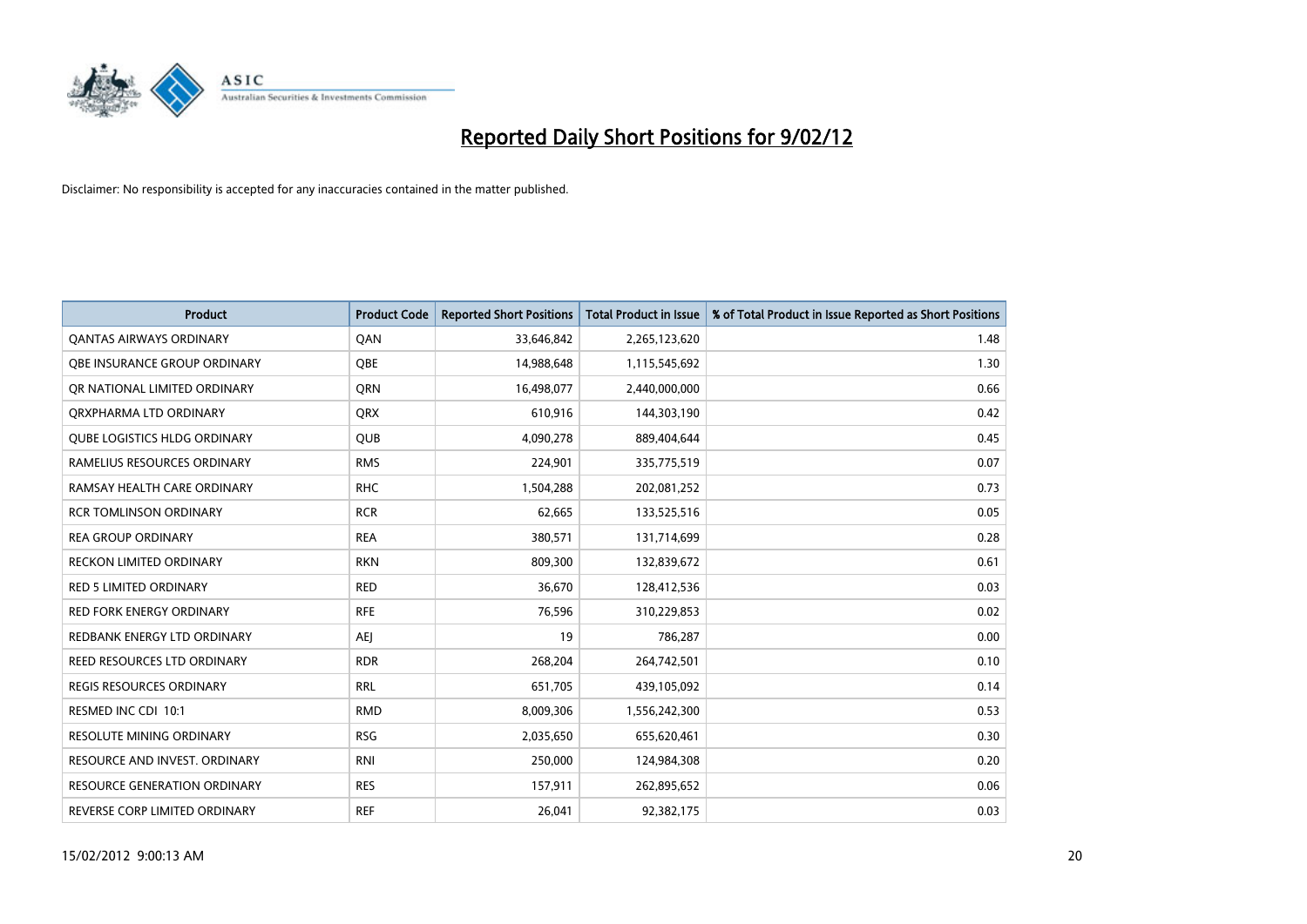

| <b>Product</b>                    | <b>Product Code</b> | <b>Reported Short Positions</b> | <b>Total Product in Issue</b> | % of Total Product in Issue Reported as Short Positions |
|-----------------------------------|---------------------|---------------------------------|-------------------------------|---------------------------------------------------------|
| REX MINERALS LIMITED ORDINARY     | <b>RXM</b>          | 901,285                         | 153,635,519                   | 0.58                                                    |
| RHG LIMITED ORDINARY              | <b>RHG</b>          | 31,776                          | 308,483,177                   | 0.01                                                    |
| <b>RIALTO ENERGY ORDINARY</b>     | <b>RIA</b>          | 20,541,278                      | 431,256,264                   | 4.77                                                    |
| RIO TINTO LIMITED ORDINARY        | <b>RIO</b>          | 23,833,400                      | 435,758,720                   | 5.46                                                    |
| <b>RIVERCITY MOTORWAY STAPLED</b> | <b>RCY</b>          | 132,000                         | 957,010,115                   | 0.01                                                    |
| ROC OIL COMPANY ORDINARY          | <b>ROC</b>          | 1,640,684                       | 682,506,352                   | 0.24                                                    |
| ROYAL WOLF HOLDINGS ORDINARY      | <b>RWH</b>          | 60,000                          | 100,387,052                   | 0.06                                                    |
| SAI GLOBAL LIMITED ORDINARY       | SAI                 | 1,772,906                       | 202,302,389                   | 0.88                                                    |
| SALMAT LIMITED ORDINARY           | <b>SLM</b>          | 491,396                         | 159,802,174                   | 0.30                                                    |
| SAMSON OIL & GAS LTD ORDINARY     | SSN                 | 1,854,836                       | 1,751,330,020                 | 0.10                                                    |
| SANDFIRE RESOURCES ORDINARY       | <b>SFR</b>          | 1,690,951                       | 151,012,635                   | 1.11                                                    |
| <b>SANTOS LTD ORDINARY</b>        | <b>STO</b>          | 14,338,546                      | 942,223,595                   | 1.50                                                    |
| SARACEN MINERAL ORDINARY          | SAR                 | 542,656                         | 593,993,240                   | 0.10                                                    |
| SEDGMAN LIMITED ORDINARY          | SDM                 | 227,413                         | 212,215,619                   | 0.10                                                    |
| SEEK LIMITED ORDINARY             | <b>SEK</b>          | 20,147,443                      | 337,101,307                   | 5.95                                                    |
| SEGUE RESOURCES ORDINARY          | <b>SEG</b>          | 1,000,000                       | 462,048,756                   | 0.22                                                    |
| SELECT HARVESTS ORDINARY          | SHV                 | 23,167                          | 56,392,664                    | 0.04                                                    |
| SENETAS CORPORATION ORDINARY      | <b>SEN</b>          | 756,999                         | 463,105,195                   | 0.16                                                    |
| SENEX ENERGY LIMITED ORDINARY     | <b>SXY</b>          | 449,510                         | 923,397,416                   | 0.05                                                    |
| SERVCORP LIMITED ORDINARY         | SRV                 | 26,183                          | 98,440,807                    | 0.03                                                    |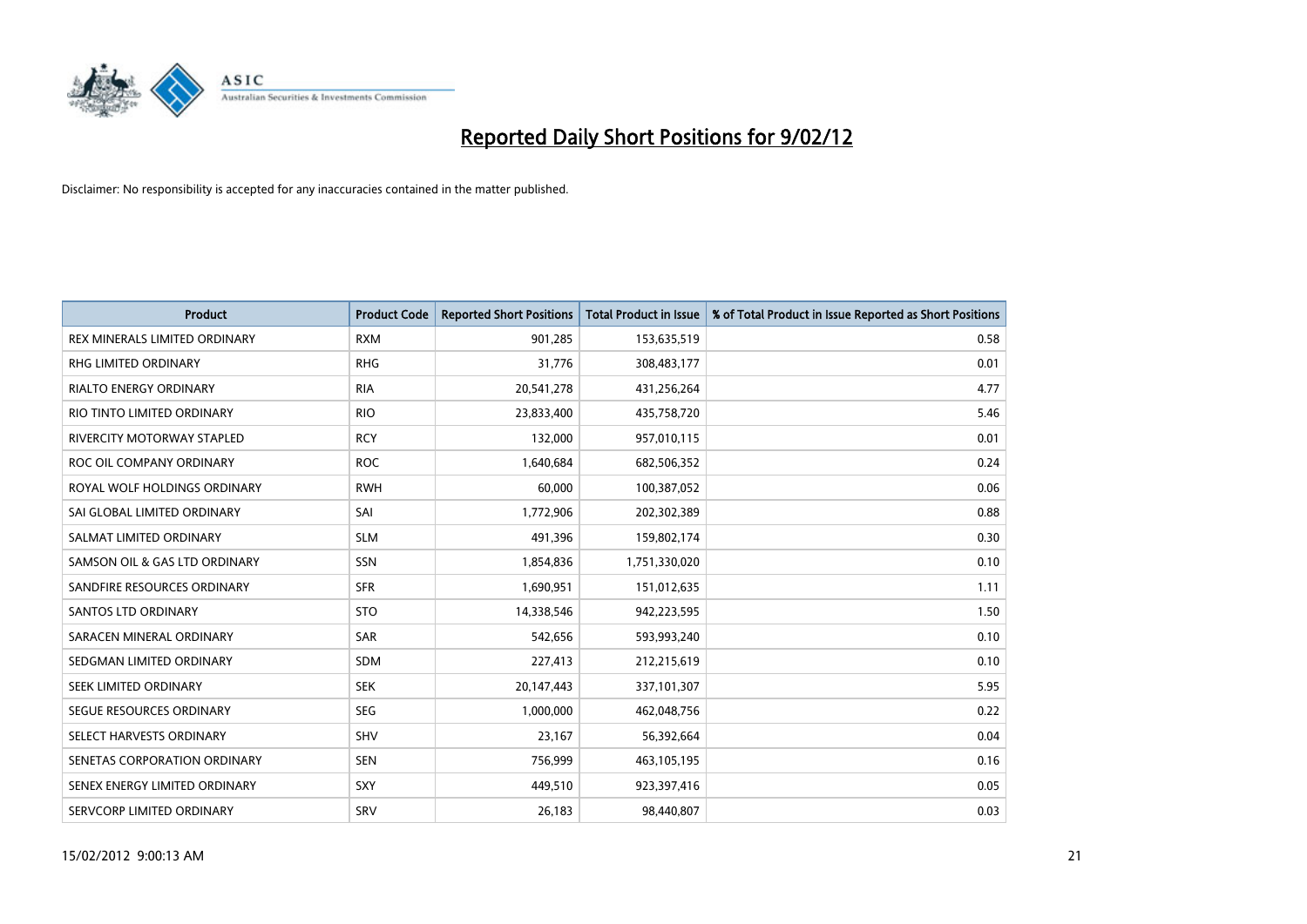

| <b>Product</b>                           | <b>Product Code</b> | <b>Reported Short Positions</b> | <b>Total Product in Issue</b> | % of Total Product in Issue Reported as Short Positions |
|------------------------------------------|---------------------|---------------------------------|-------------------------------|---------------------------------------------------------|
| SERVICE STREAM ORDINARY                  | <b>SSM</b>          | 344,663                         | 283,418,867                   | 0.12                                                    |
| SEVEN GROUP HOLDINGS ORDINARY            | <b>SVW</b>          | 432,755                         | 306,410,281                   | 0.14                                                    |
| SEVEN WEST MEDIA LTD ORDINARY            | <b>SWM</b>          | 4,913,221                       | 645,719,542                   | 0.74                                                    |
| SIGMA PHARMACEUTICAL ORDINARY            | <b>SIP</b>          | 13,254,802                      | 1,178,626,572                 | 1.12                                                    |
| SILEX SYSTEMS ORDINARY                   | <b>SLX</b>          | 582,810                         | 170,133,997                   | 0.34                                                    |
| SILVER LAKE RESOURCE ORDINARY            | <b>SLR</b>          | 317,175                         | 220,264,064                   | 0.15                                                    |
| SIMS METAL MGMT LTD ORDINARY             | SGM                 | 5,186,746                       | 205,851,182                   | 2.51                                                    |
| SINGAPORE TELECOMM. CHESS DEPOSITARY INT | SGT                 | 7,808,489                       | 183,608,625                   | 4.25                                                    |
| SIRIUS RESOURCES NL ORDINARY             | <b>SIR</b>          | 82,500                          | 150,934,586                   | 0.05                                                    |
| SIRTEX MEDICAL ORDINARY                  | <b>SRX</b>          | 50                              | 55,768,136                    | 0.00                                                    |
| SKILLED GROUP LTD ORDINARY               | <b>SKE</b>          | 36,697                          | 233,487,276                   | 0.01                                                    |
| SMS MANAGEMENT. ORDINARY                 | <b>SMX</b>          | 445,543                         | 68,290,180                    | 0.66                                                    |
| SONIC HEALTHCARE ORDINARY                | SHL                 | 7,255,072                       | 389,969,875                   | 1.85                                                    |
| SOUL PATTINSON (W.H) ORDINARY            | SOL                 | 1,406                           | 239,395,320                   | 0.00                                                    |
| SOUTH BOULDER MINES ORDINARY             | <b>STB</b>          | 114,639                         | 114,254,184                   | 0.09                                                    |
| SP AUSNET STAPLED SECURITIES             | SPN                 | 2,168,888                       | 2,896,219,682                 | 0.08                                                    |
| SPARK INFRASTRUCTURE STAPLED NOTE & UNIT | SKI                 | 18,844,476                      | 1,326,734,264                 | 1.41                                                    |
| SPDR 200 FUND ETF UNITS                  | <b>STW</b>          | 8                               | 51,538,531                    | 0.00                                                    |
| SPECIALTY FASHION ORDINARY               | <b>SFH</b>          | 1,656,269                       | 192,086,121                   | 0.86                                                    |
| SPOTLESS GROUP LTD ORDINARY              | <b>SPT</b>          | 867,710                         | 265,454,407                   | 0.33                                                    |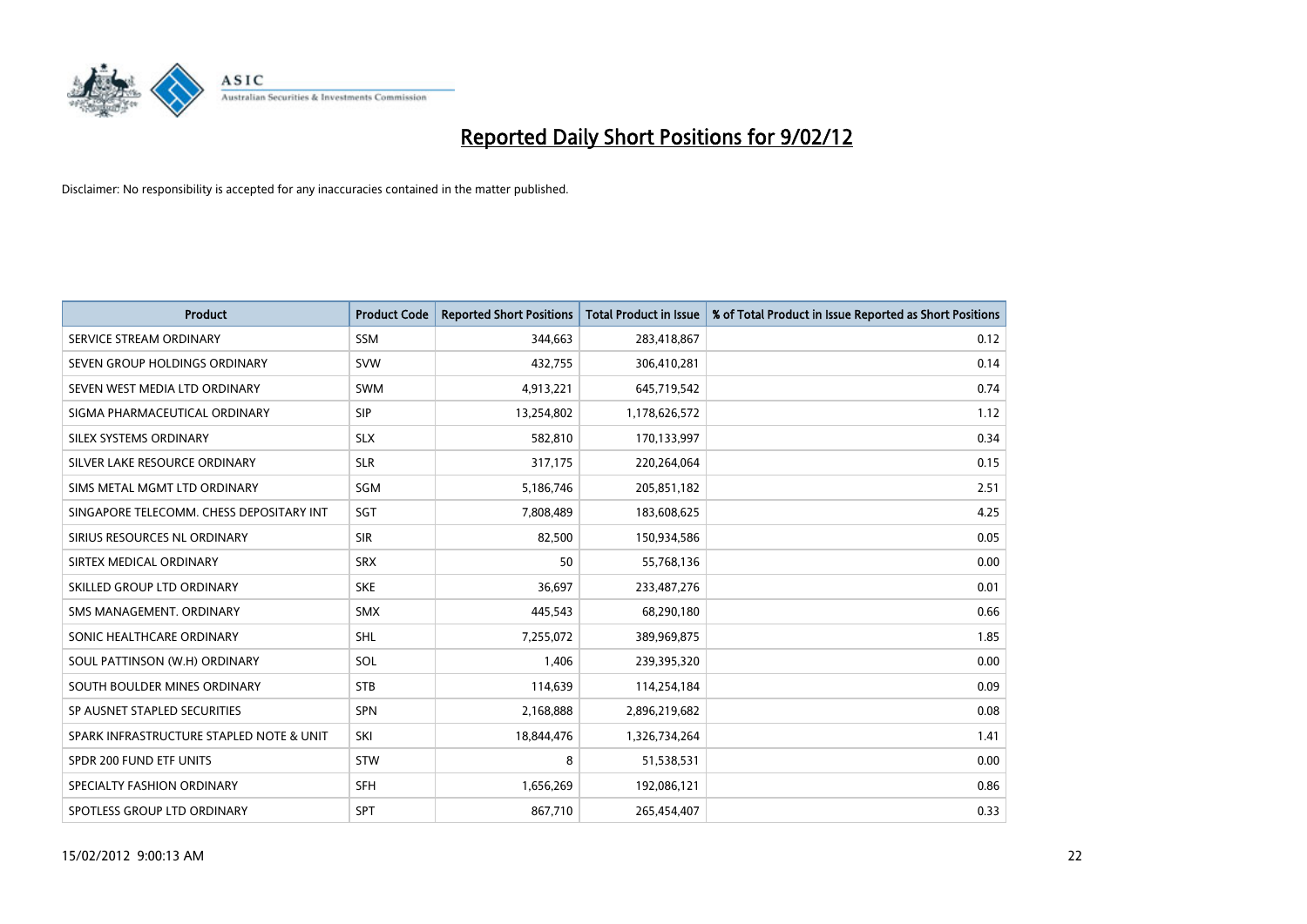

| <b>Product</b>                   | <b>Product Code</b> | <b>Reported Short Positions</b> | <b>Total Product in Issue</b> | % of Total Product in Issue Reported as Short Positions |
|----------------------------------|---------------------|---------------------------------|-------------------------------|---------------------------------------------------------|
| ST BARBARA LIMITED ORDINARY      | <b>SBM</b>          | 4,022,626                       | 325,615,389                   | 1.23                                                    |
| STANMORE COAL LTD ORDINARY       | <b>SMR</b>          | 391,941                         | 159,867,012                   | 0.24                                                    |
| STARPHARMA HOLDINGS ORDINARY     | SPL                 | 2,215,341                       | 280,732,451                   | 0.78                                                    |
| STH AMERICAN COR LTD ORDINARY    | SAY                 | 9,200                           | 257,785,604                   | 0.00                                                    |
| STHN CROSS MEDIA ORDINARY        | SXL                 | 2,699,904                       | 705,766,444                   | 0.39                                                    |
| STOCKLAND UNITS/ORD STAPLED      | SGP                 | 26,076,824                      | 2,316,449,153                 | 1.10                                                    |
| STRAITS RES LTD. ORDINARY        | <b>SRO</b>          | 476,294                         | 324,796,141                   | 0.15                                                    |
| STW COMMUNICATIONS ORDINARY      | SGN                 | 264,362                         | 362,798,351                   | 0.07                                                    |
| SUNCORP GROUP LTD ORDINARY       | <b>SUN</b>          | 11,221,874                      | 1,286,600,980                 | 0.86                                                    |
| SUNDANCE RESOURCES ORDINARY      | <b>SDL</b>          | 8,770,278                       | 2,932,332,505                 | 0.30                                                    |
| SUNLAND GROUP LTD ORDINARY       | <b>SDG</b>          | 99,322                          | 201,578,526                   | 0.05                                                    |
| SUPER RET REP LTD ORDINARY       | SUL                 | 1,645,618                       | 194,754,593                   | 0.83                                                    |
| SWICK MINING ORDINARY            | <b>SWK</b>          | 1,548                           | 237,024,970                   | 0.00                                                    |
| SYD AIRPORT STAPLED US PROHIBIT. | <b>SYD</b>          | 4,457,610                       | 1,861,210,782                 | 0.22                                                    |
| SYMEX HOLDINGS ORDINARY          | SYM                 | 6,633                           | 191,593,493                   | 0.00                                                    |
| TABCORP HOLDINGS LTD ORDINARY    | <b>TAH</b>          | 5,564,461                       | 712,805,880                   | 0.78                                                    |
| TALENT2 INTERNATION ORDINARY     | <b>TWO</b>          | 5,708                           | 147,403,701                   | 0.00                                                    |
| TANAMI GOLD NL ORDINARY          | <b>TAM</b>          | 191,581                         | 260,997,677                   | 0.07                                                    |
| TAP OIL LIMITED ORDINARY         | <b>TAP</b>          | 3,051,031                       | 240,995,311                   | 1.25                                                    |
| TASSAL GROUP LIMITED ORDINARY    | <b>TGR</b>          | 81,408                          | 146,304,404                   | 0.04                                                    |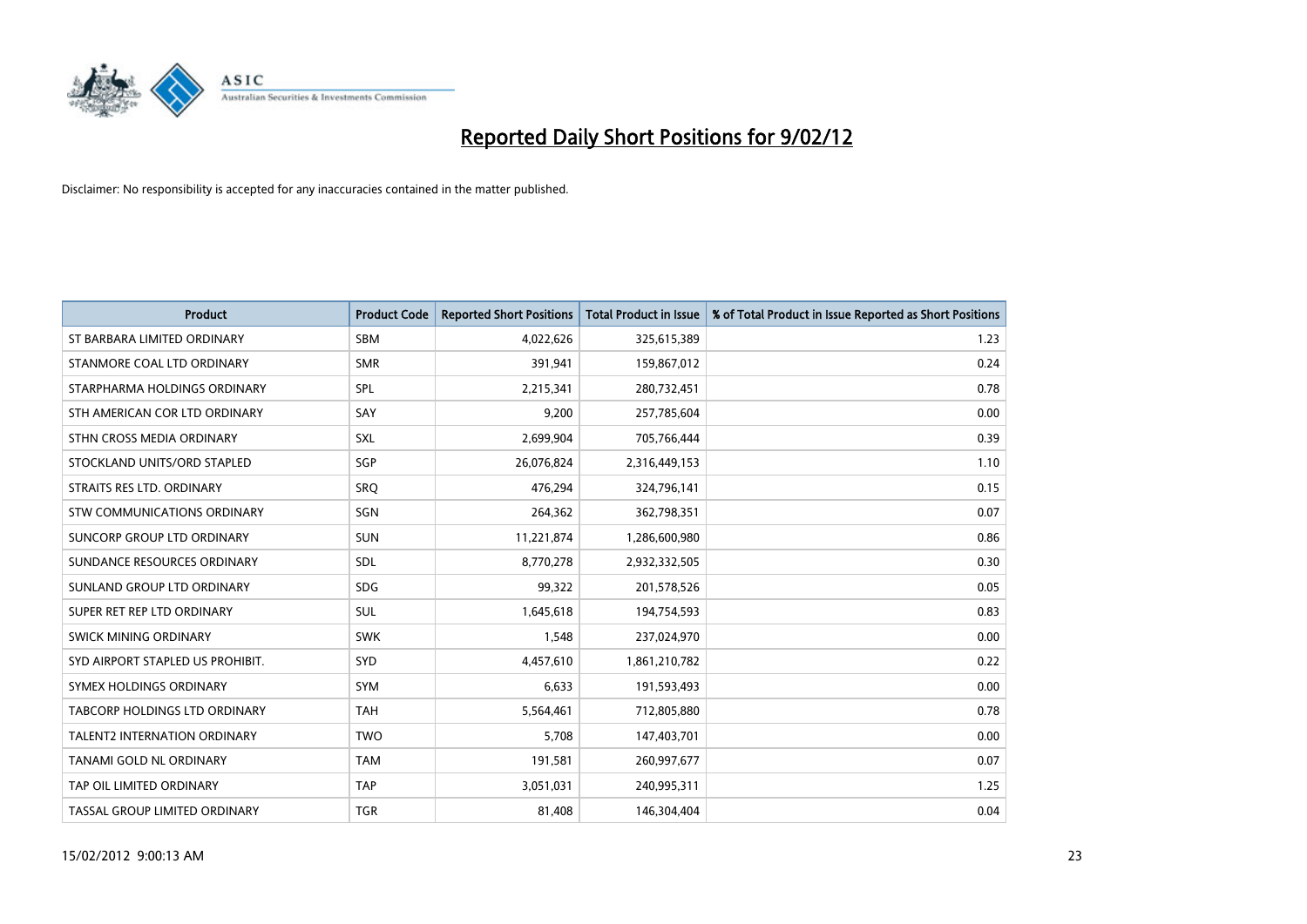

| <b>Product</b>                       | <b>Product Code</b> | <b>Reported Short Positions</b> | <b>Total Product in Issue</b> | % of Total Product in Issue Reported as Short Positions |
|--------------------------------------|---------------------|---------------------------------|-------------------------------|---------------------------------------------------------|
| <b>TATTS GROUP LTD ORDINARY</b>      | <b>TTS</b>          | 9,330,838                       | 1,340,758,701                 | 0.69                                                    |
| <b>TECHNOLOGY ONE ORDINARY</b>       | <b>TNE</b>          | 89,969                          | 304,910,455                   | 0.03                                                    |
| TELECOM CORPORATION ORDINARY         | <b>TEL</b>          | 5,533,740                       | 1,925,417,729                 | 0.27                                                    |
| TELSTRA CORPORATION, ORDINARY        | <b>TLS</b>          | 76,815,223                      | 12,443,074,357                | 0.61                                                    |
| TEN NETWORK HOLDINGS ORDINARY        | <b>TEN</b>          | 51,706,280                      | 1,045,236,720                 | 4.97                                                    |
| TERANGA GOLD CORP CDI 1:1            | <b>TGZ</b>          | 127,390                         | 156,699,787                   | 0.07                                                    |
| TFS CORPORATION LTD ORDINARY         | <b>TFC</b>          | 84,096                          | 279,621,829                   | 0.03                                                    |
| THAKRAL HOLDINGS GRP ORDINARY/UNIT   | <b>THG</b>          | $\overline{2}$                  | 585,365,014                   | 0.00                                                    |
| THE REJECT SHOP ORDINARY             | <b>TRS</b>          | 1,699,853                       | 26,071,170                    | 6.52                                                    |
| THOR MINING PLC CHESS DEPOSITARY 1:1 | <b>THR</b>          | 2,307                           | 222,489,120                   | 0.00                                                    |
| THORN GROUP LIMITED ORDINARY         | <b>TGA</b>          | 62,842                          | 146,374,703                   | 0.03                                                    |
| <b>TIGER RESOURCES ORDINARY</b>      | <b>TGS</b>          | 1,433,070                       | 671,610,549                   | 0.20                                                    |
| TISHMAN SPEYER UNITS                 | <b>TSO</b>          | 41,524                          | 338,440,904                   | 0.01                                                    |
| TNG LIMITED ORDINARY                 | <b>TNG</b>          | 4,321                           | 344,611,705                   | 0.00                                                    |
| TOLL HOLDINGS LTD ORDINARY           | <b>TOL</b>          | 23,663,539                      | 717,133,875                   | 3.25                                                    |
| TORO ENERGY LIMITED ORDINARY         | <b>TOE</b>          | 35,404                          | 975,436,676                   | 0.00                                                    |
| TOWER LIMITED ORDINARY               | <b>TWR</b>          | 689,519                         | 266,371,322                   | 0.26                                                    |
| TOX FREE SOLUTIONS ORDINARY          | <b>TOX</b>          | 14,801                          | 111,130,608                   | 0.01                                                    |
| TPG TELECOM LIMITED ORDINARY         | <b>TPM</b>          | 2,411,016                       | 793,808,141                   | 0.29                                                    |
| TRADE ME GROUP ORDINARY              | <b>TME</b>          | 1,855                           | 395,745,510                   | 0.00                                                    |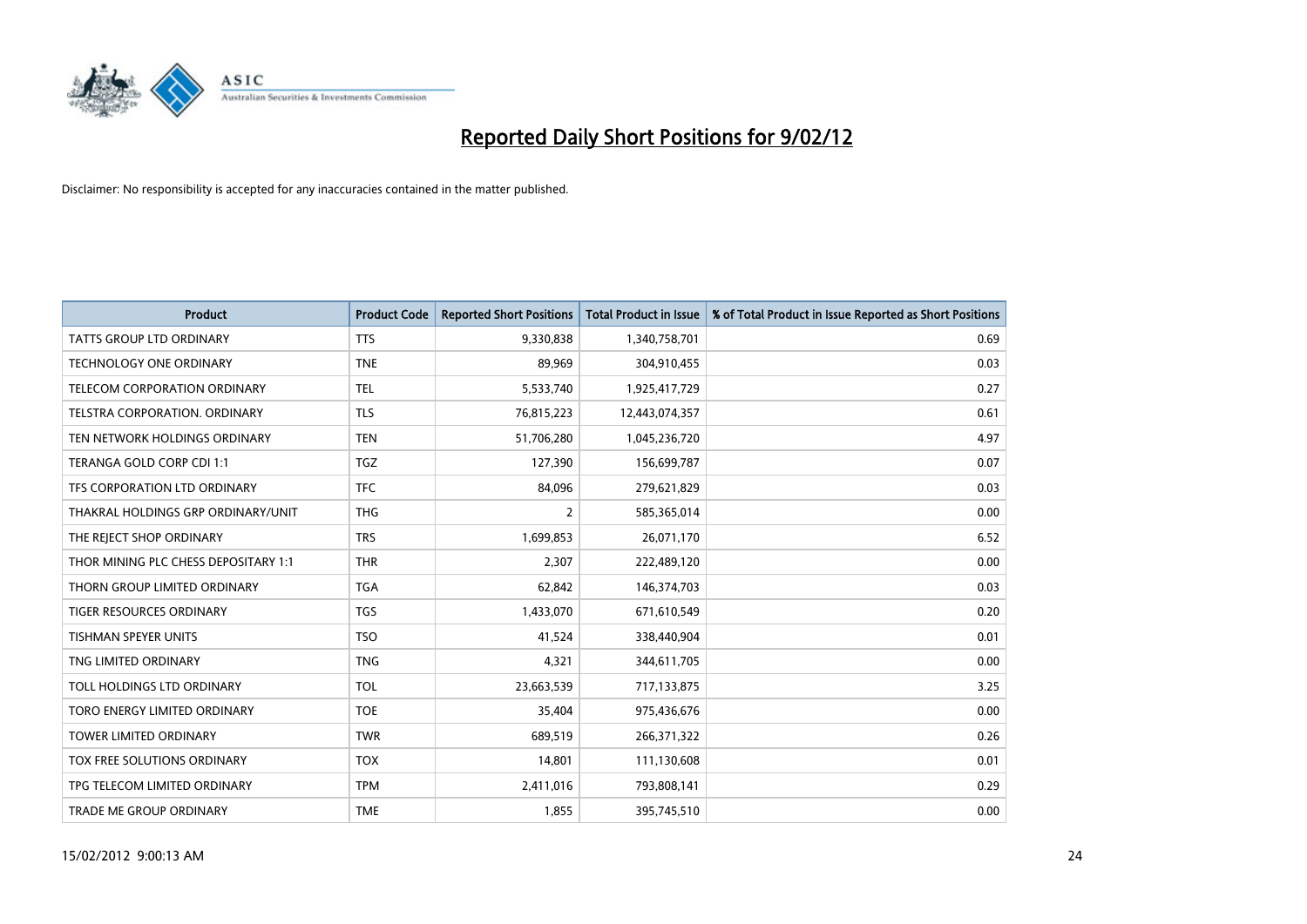

| <b>Product</b>                          | <b>Product Code</b> | <b>Reported Short Positions</b> | <b>Total Product in Issue</b> | % of Total Product in Issue Reported as Short Positions |
|-----------------------------------------|---------------------|---------------------------------|-------------------------------|---------------------------------------------------------|
| <b>TRANSFIELD SERVICES ORDINARY</b>     | <b>TSE</b>          | 2,443,193                       | 544,587,035                   | 0.45                                                    |
| TRANSPACIFIC INDUST. ORDINARY           | TPI                 | 4,542,810                       | 1,578,209,025                 | 0.29                                                    |
| TRANSURBAN GROUP TRIPLE STAPLED SEC.    | <b>TCL</b>          | 5,307,172                       | 1,451,447,154                 | 0.35                                                    |
| TREASURY WINE ESTATE ORDINARY           | <b>TWE</b>          | 19,272,733                      | 647,227,144                   | 2.97                                                    |
| <b>TRINITY GROUP STAPLED SECURITIES</b> | <b>TCO</b>          | 3,419                           | 193,235,631                   | 0.00                                                    |
| TROY RESOURCES LTD ORDINARY             | <b>TRY</b>          | 54,515                          | 88,879,149                    | 0.06                                                    |
| UGL LIMITED ORDINARY                    | UGL                 | 4,325,303                       | 166,315,038                   | 2.58                                                    |
| UNILIFE CORPORATION CDI 6:1             | <b>UNS</b>          | 211,168                         | 266,923,818                   | 0.07                                                    |
| <b>UXC LIMITED ORDINARY</b>             | <b>UXC</b>          | 26,046                          | 304,629,742                   | 0.01                                                    |
| <b>VDM GROUP LIMITED ORDINARY</b>       | <b>VMG</b>          | 11,116                          | 933,552,767                   | 0.00                                                    |
| VENTNOR RES LTD ORDINARY                | <b>VRX</b>          | 7,700                           | 45,334,652                    | 0.02                                                    |
| <b>VENTURE MINERALS ORDINARY</b>        | <b>VMS</b>          | 284,422                         | 231,168,592                   | 0.12                                                    |
| VIEW RESOURCES LTD ORDINARY             | <b>VRE</b>          | 1,760                           | 881,953,670                   | 0.00                                                    |
| <b>VIRGIN AUS HLDG LTD ORDINARY</b>     | <b>VAH</b>          | 18,489,727                      | 2,210,197,600                 | 0.83                                                    |
| <b>VITA GROUP LTD ORDINARY</b>          | <b>VTG</b>          | 75,190                          | 142,499,800                   | 0.05                                                    |
| VITERRA INC CDI 1:1                     | <b>VTA</b>          | 3,828                           | 68,629,939                    | 0.01                                                    |
| WATPAC LIMITED ORDINARY                 | <b>WTP</b>          | 16,477                          | 184,913,970                   | 0.00                                                    |
| <b>WDS LIMITED ORDINARY</b>             | <b>WDS</b>          | 730                             | 144,740,614                   | 0.00                                                    |
| WEBJET LIMITED ORDINARY                 | <b>WEB</b>          | 88,338                          | 72,672,806                    | 0.12                                                    |
| WESFARMERS LIMITED ORDINARY             | <b>WES</b>          | 29,091,630                      | 1,006,470,808                 | 2.87                                                    |